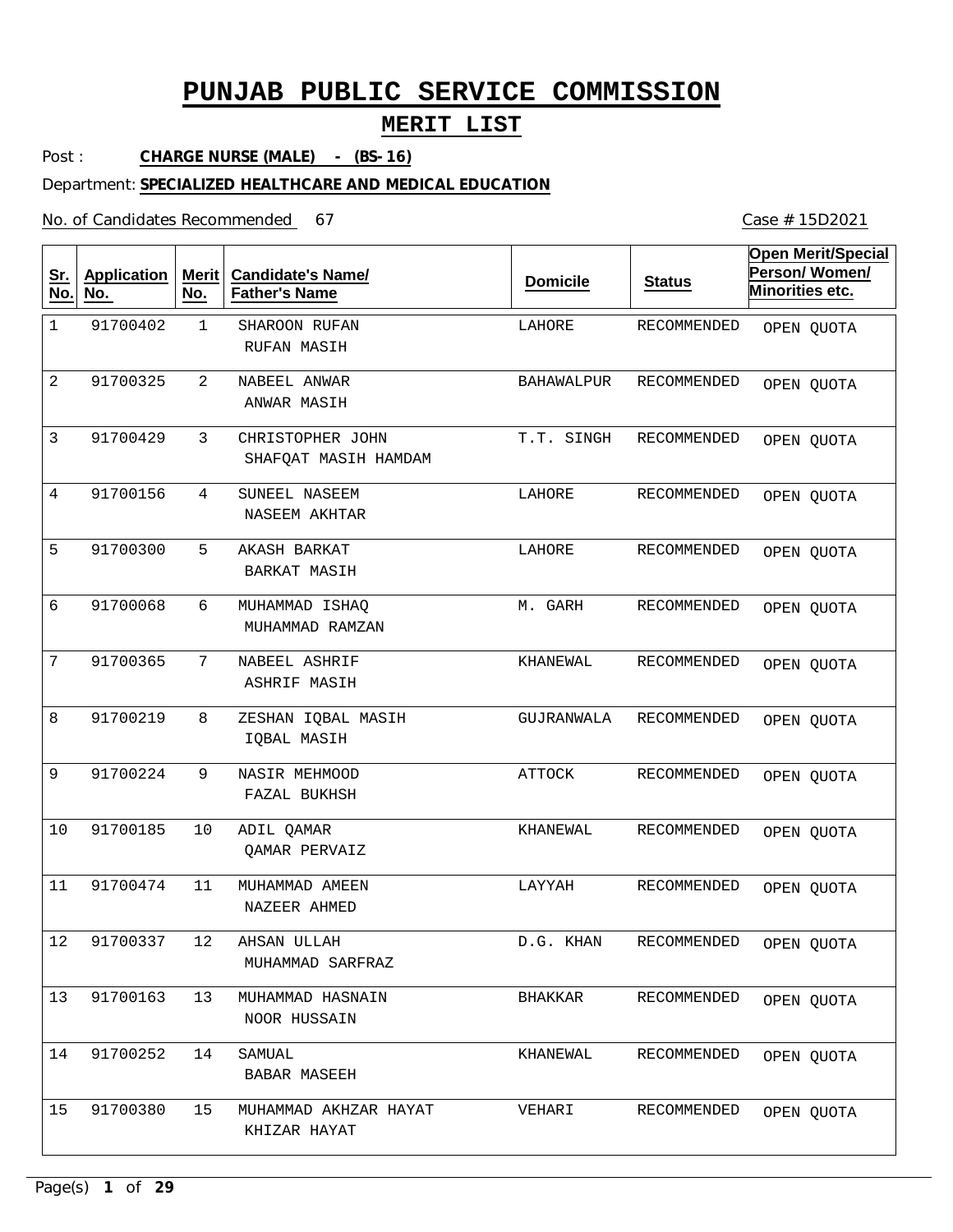## **MERIT LIST**

Post : **CHARGE NURSE (MALE) - (BS-16)**

#### Department: **SPECIALIZED HEALTHCARE AND MEDICAL EDUCATION**

No. of Candidates Recommended

| <u>Sr.</u><br>No. | <b>Application</b><br>No. | <b>Merit</b><br>No. | <b>Candidate's Name/</b><br><b>Father's Name</b> | <b>Domicile</b>         | <b>Status</b>      | <b>Open Merit/Special</b><br>Person/Women/<br>Minorities etc. |
|-------------------|---------------------------|---------------------|--------------------------------------------------|-------------------------|--------------------|---------------------------------------------------------------|
| 16                | 91700303                  | 16                  | AQIB ALI<br>MUHAMMAD ALI                         | SARGODHA                | RECOMMENDED        | OPEN QUOTA                                                    |
| 17                | 91700410                  | 17                  | NADEEM ZULFIQAR<br>ZULFIQAR MASIH                | SARGODHA                | RECOMMENDED        | OPEN QUOTA                                                    |
| 18                | 91700064                  | 18                  | FAISAL MASIH<br>SALAMAT MASIH                    | NAROWAL                 | <b>RECOMMENDED</b> | OPEN QUOTA                                                    |
| 19                | 91700283                  | 19                  | MUSSA BADAR<br>SAIF ULLAH                        | BAHAWAL<br><b>NAGAR</b> | RECOMMENDED        | OPEN QUOTA                                                    |
| 20                | 91700167                  | 20                  | ABDUL HANNAN<br>AKHTAR HUSSAIN                   | VEHARI                  | RECOMMENDED        | OPEN QUOTA                                                    |
| 21                | 91700330                  | 21                  | TAHIR KAMAL<br>MUHAMMAD DARAZ KHAN               | MIANWALI                | RECOMMENDED        | OPEN QUOTA                                                    |
| 22                | 91700222                  | 22                  | MUHAMMAD TUSEEF<br>MUHAMMAD AFZAL                | FAISALABAD              | RECOMMENDED        | OPEN QUOTA                                                    |
| 23                | 91700128                  | 23                  | ZEESHAN AHMED<br>MUNIR AHMED                     | CHAKWAL                 | RECOMMENDED        | OPEN QUOTA                                                    |
| 24                | 91700015                  | 24                  | SIMON SUNIL<br>NASEEM AKHTAR                     | LAHORE                  | RECOMMENDED        | OPEN QUOTA                                                    |
| 25                | 91700247                  | 25                  | MOHSIN RAZA<br>SHAMIM ABBAS JAFRI                | M. GARH                 | RECOMMENDED        | OPEN QUOTA                                                    |
| 26                | 91700362                  | 26                  | RABEEL AMROZ<br>ANWAR                            | KHANEWAL                | RECOMMENDED        | OPEN QUOTA                                                    |
| 27                | 91700028                  | 27                  | ZULQARNAIN HAIDAR<br>MUHAMMAD HUSSAIN            | GARH<br>М.              | RECOMMENDED        | OPEN QUOTA                                                    |
| 28                | 91700287                  | 28                  | LUQMAN ANWAR<br>MUHAMMAD ANWAR                   | SIALKOT                 | RECOMMENDED        | OPEN QUOTA                                                    |
| 29                | 91700204                  | 29                  | ZOHAIB TARIQ<br>TARIQ MASIH                      | GUJRANWALA              | RECOMMENDED        | OPEN QUOTA                                                    |
| 30                | 91700512                  | 30                  | ABDUL WAJID<br>ABDUL WAHID                       | R.Y. KHAN               | RECOMMENDED        | OPEN QUOTA                                                    |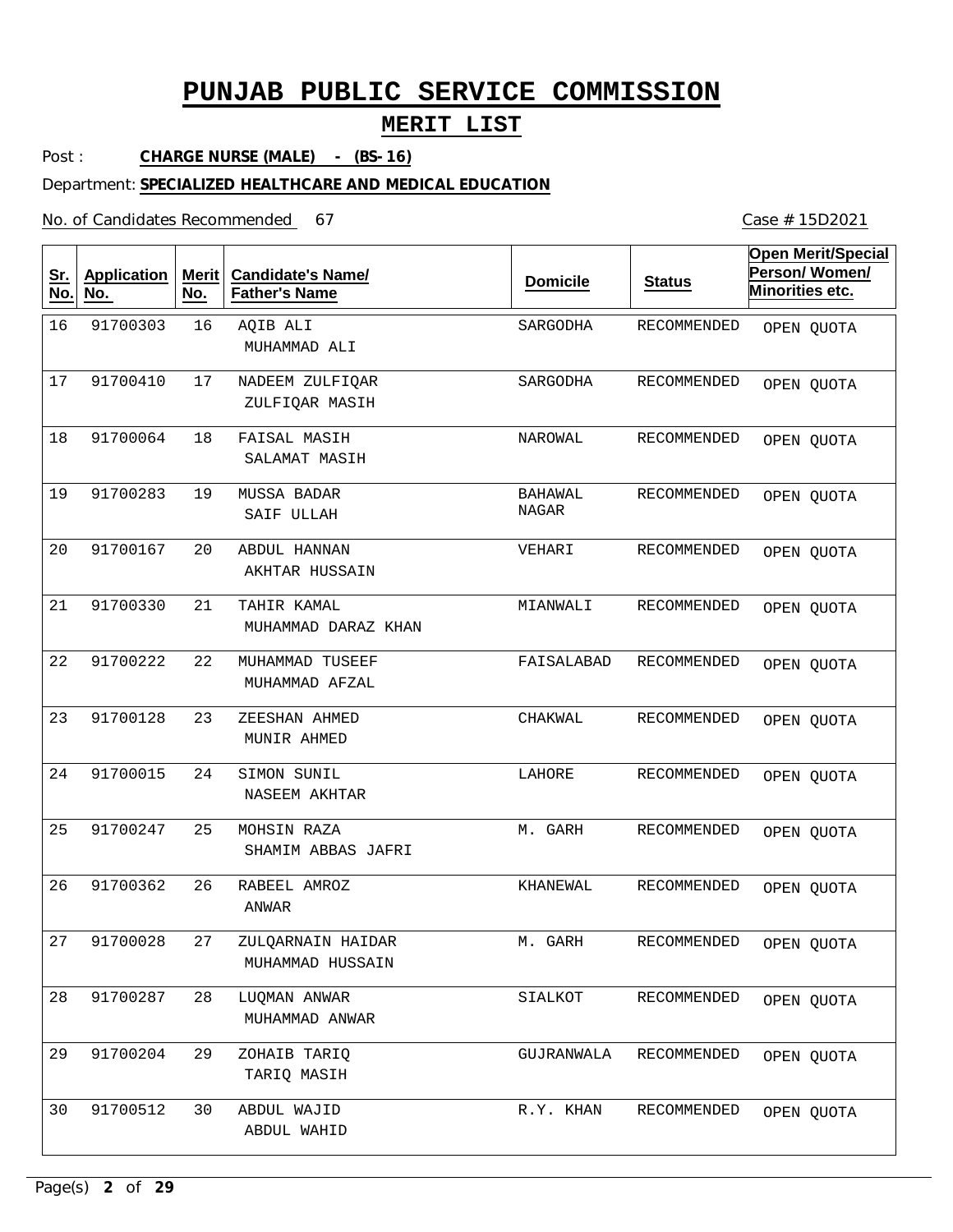## **MERIT LIST**

Post : **CHARGE NURSE (MALE) - (BS-16)**

#### Department: **SPECIALIZED HEALTHCARE AND MEDICAL EDUCATION**

No. of Candidates Recommended

| <u>Sr.</u><br>No. | <b>Application</b><br>No. | <b>Merit</b><br>No. | <b>Candidate's Name/</b><br><b>Father's Name</b> | <b>Domicile</b> | <b>Status</b>           | <b>Open Merit/Special</b><br>Person/Women/<br>Minorities etc. |
|-------------------|---------------------------|---------------------|--------------------------------------------------|-----------------|-------------------------|---------------------------------------------------------------|
| 31                | 91700379                  | 31                  | SAMSON<br>SAMUEL SARDAR                          | SHEIKHUPURA     | RECOMMENDED             | OPEN QUOTA                                                    |
| 32                | 91700355                  | 32                  | RAO MUHAMMAD AJMAL TAHIR<br>MUHAMMAD TAHIR       | KHANEWAL        | RECOMMENDED             | OPEN QUOTA                                                    |
| 33                | 91700289                  | 33                  | ADEEL PASCAL KHOKHAR<br>PASCAL KHOKHAR           | SIALKOT         | RECOMMENDED             | OPEN QUOTA                                                    |
| 34                | 91700363                  | 34                  | SHALOOM DEREK<br>ILYAS MASIH                     | LAHORE          | RECOMMENDED             | OPEN QUOTA                                                    |
| 35                | 91700447                  | 35                  | MUHAMMAD WAHEED<br>ANWAR JAVED                   | LODHRAN         | RECOMMENDED             | OPEN QUOTA                                                    |
| 36                | 91700102                  | 36                  | NABEEL ANJUM<br>MUHAMMAD AMEER                   | SIALKOT         | RECOMMENDED             | OPEN QUOTA                                                    |
| 37                | 91700259                  | 37                  | TANVEER AKHTAR<br>GHULAM MASIH                   | FAISALABAD      | RECOMMENDED             | OPEN QUOTA                                                    |
| 38                | 91700021                  | 38                  | ANAYAT ULLAH<br>HABIB ULLAH                      | M. GARH         | RECOMMENDED             | OPEN QUOTA                                                    |
| 39                | 91700333                  | 39                  | SAROSH ANAYAT<br>ANAYAT SADIQ                    | NAROWAL         | RECOMMENDED             | OPEN QUOTA                                                    |
| 40                | 91700424                  | 40                  | ELISHA IBN-E- YOUSAF<br>YOUSAF MASIH SABIR       | SAHIWAL         | RECOMMENDED             | OPEN QUOTA                                                    |
| 41                | 91700049                  | 41                  | ANOP FIAZ<br>FIAZ AMIN                           | MULTAN          | RECOMMENDED             | OPEN QUOTA                                                    |
| 42                | 91700151                  | 42                  | ADIL GILL<br>AZMAT GILL                          |                 | SHEIKHUPURA RECOMMENDED | OPEN QUOTA                                                    |
| 43                | 91700174                  | 43                  | MUHAMMAD ABID ALI<br>RAO MUHAMMAD ISLAM          | MIANWALI        | RECOMMENDED             | OPEN QUOTA                                                    |
| 44                | 91700200                  | 44                  | ANTHONY MASOOD<br>MASOOD PERVAZ                  | LAHORE          | RECOMMENDED             | OPEN QUOTA                                                    |
| 45                | 91700460                  | 45                  | MOHSIN GEORGE<br>GEORGE BASHIR                   | LAHORE          | RECOMMENDED             | OPEN QUOTA                                                    |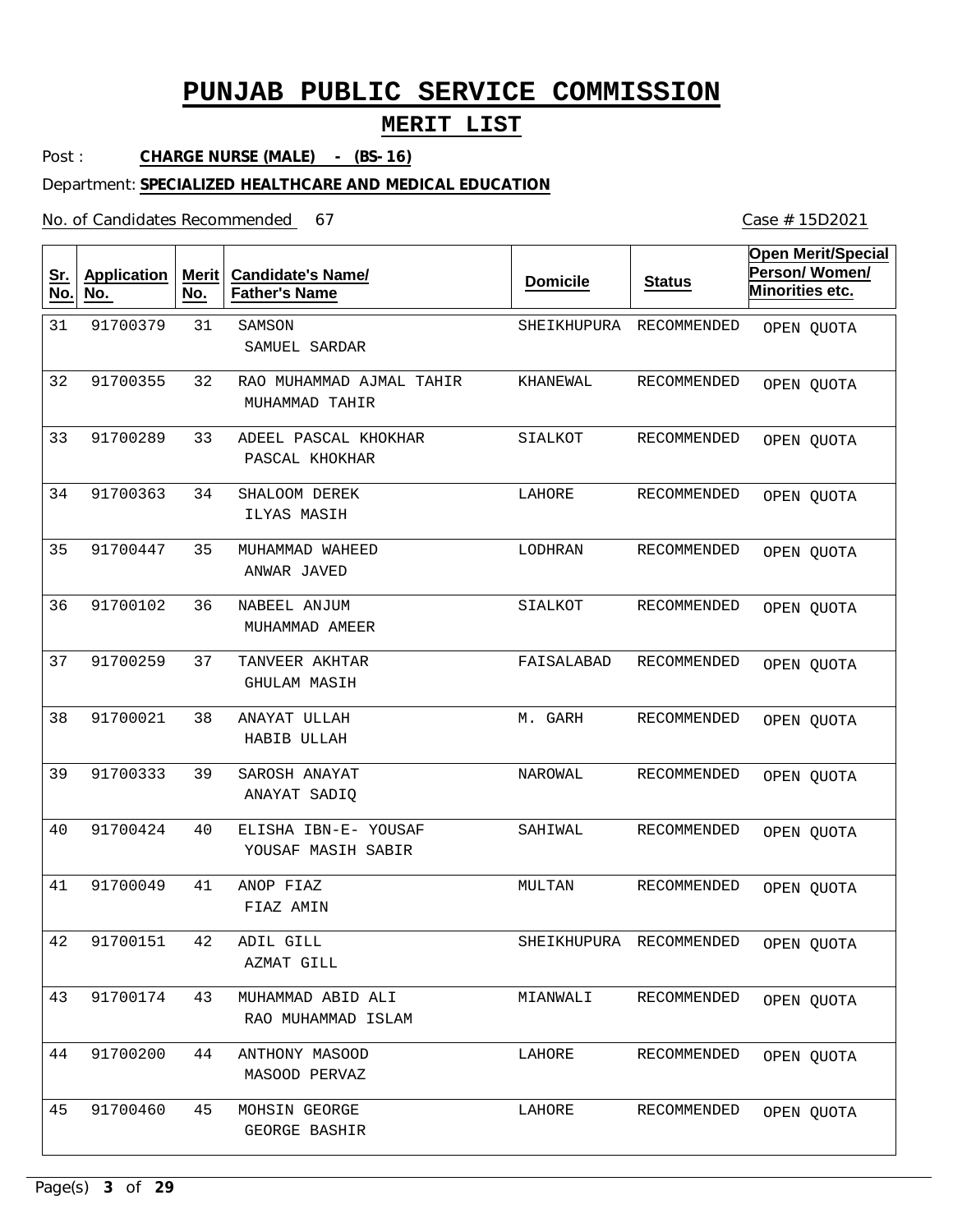## **MERIT LIST**

Post : **CHARGE NURSE (MALE) - (BS-16)**

#### Department: **SPECIALIZED HEALTHCARE AND MEDICAL EDUCATION**

No. of Candidates Recommended

| <u>Sr.</u><br>No. | <b>Application</b><br>No. | Merit<br>No. | <b>Candidate's Name/</b><br><b>Father's Name</b> | <b>Domicile</b> | <b>Status</b> | <b>Open Merit/Special</b><br>Person/Women/<br>Minorities etc. |
|-------------------|---------------------------|--------------|--------------------------------------------------|-----------------|---------------|---------------------------------------------------------------|
| 46                | 91700463                  | 46           | JUNAID IQBAL<br>IQBAL KHALIL                     | LAHORE          | RECOMMENDED   | OPEN QUOTA                                                    |
| 47                | 91700225                  | 47           | SULYMAN DAUD<br>DAUD KHAN                        | LAHORE          | RECOMMENDED   | OPEN QUOTA                                                    |
| 48                | 91700039                  | 48           | AMAR RAZA<br>RAZA SALEEM                         | MULTAN          | RECOMMENDED   | OPEN QUOTA                                                    |
| 49                | 91700315                  | 49           | WAQAR QAMAR<br><b>QAMAR PERVAIZ</b>              | KHANEWAL        | RECOMMENDED   | OPEN QUOTA                                                    |
| 50                | 91700354                  | 50           | HALEEM MASIH<br>GEORGE MASIH                     | VEHARI          | RECOMMENDED   | OPEN QUOTA                                                    |
| 51                | 91700097                  | 51           | MUDASIR RASUL<br>GHULAM RASUL                    | D.G. KHAN       | RECOMMENDED   | OPEN QUOTA                                                    |
| 52                | 91700213                  | 52           | MUHAMMAD FARHAT TAHIR<br>MUHAMMAD TAHIR          | LAYYAH          | RECOMMENDED   | OPEN QUOTA                                                    |
| 53                | 91700428                  | 53           | KAMAL DICKSON<br>DICKSON JAMES                   | LAHORE          | RECOMMENDED   | OPEN QUOTA                                                    |
| 54                | 91700485                  | 54           | MUHAMMAD IQBAL RIAZ<br>RIAZ AHMED                | RAJANPUR        | RECOMMENDED   | OPEN QUOTA                                                    |
| 55                | 91700001                  | 55           | MIAN MUHAMMAD ALI RAZA<br>KHALEEL AHMAD          | T.T. SINGH      | RECOMMENDED   | OPEN QUOTA                                                    |
| 56                | 91700374                  | 56           | SARFRAZ MASIH<br>NASIR MASIH                     | SAHIWAL         | RECOMMENDED   | OPEN QUOTA                                                    |
| 57                | 91700238                  | 57           | MUHAMMAD WALEED SALEEM<br>MUHAMMAD SALEEM        | R.Y. KHAN       | RECOMMENDED   | OPEN QUOTA                                                    |
| 58                | 91700236                  | 58           | QADOOS IQBAL<br>IOBAL MASIH                      | FAISALABAD      | RECOMMENDED   | OPEN QUOTA                                                    |
| 59                | 91700390                  | 59           | AADIL JAVED<br>JUSTINE HIDAYAT                   | KHANEWAL        | RECOMMENDED   | OPEN QUOTA                                                    |
| 60                | 91700316                  | 60           | ZESHAN HAIDER<br>MUHAMMAD AFZAL                  | D.G. KHAN       | RECOMMENDED   | OPEN QUOTA                                                    |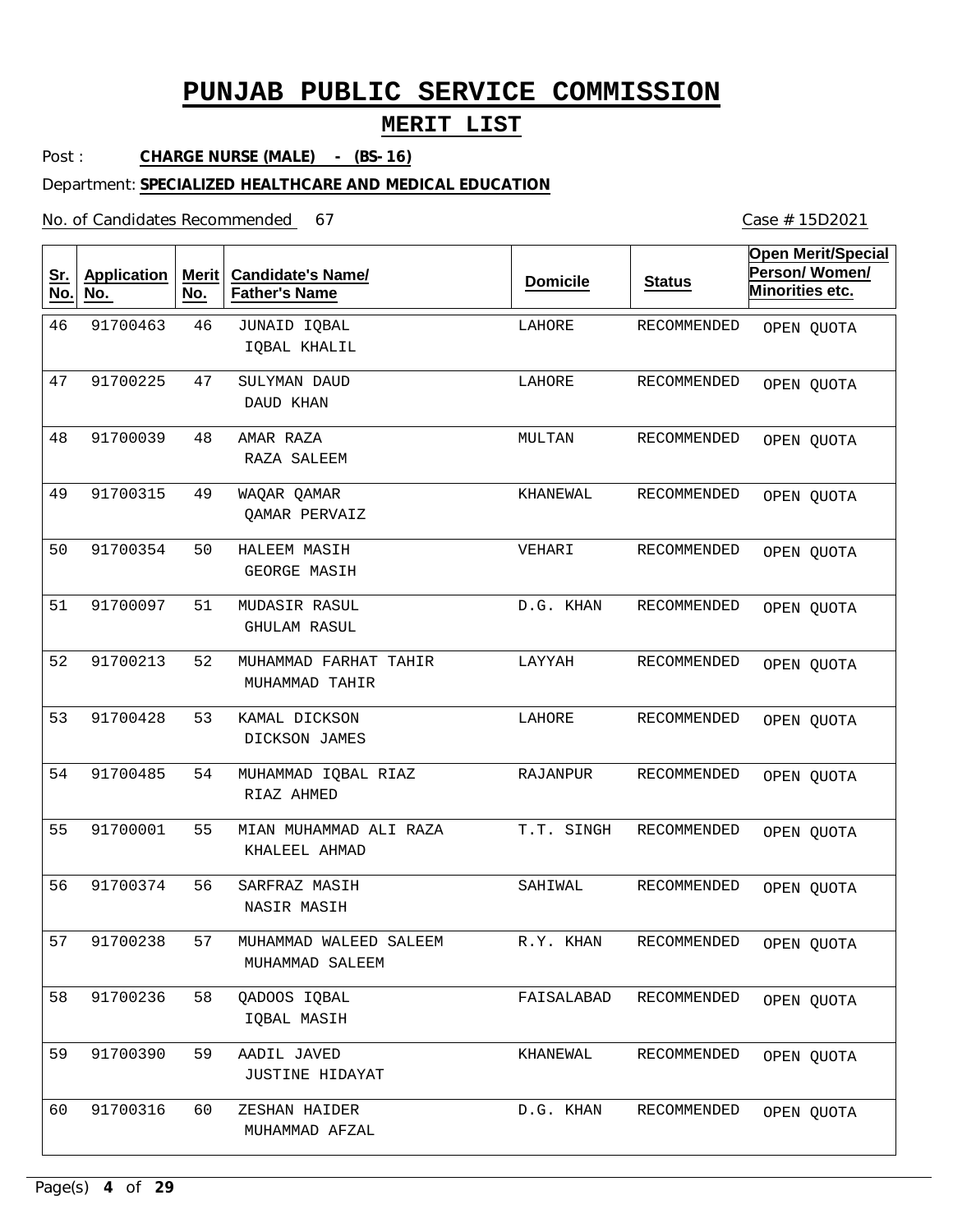## **MERIT LIST**

Post : **CHARGE NURSE (MALE) - (BS-16)**

#### Department: **SPECIALIZED HEALTHCARE AND MEDICAL EDUCATION**

No. of Candidates Recommended

| <u>Sr.</u><br>No. | <b>Application</b><br>No. | Merit  <br>No. | <b>Candidate's Name/</b><br><b>Father's Name</b>                           | <b>Domicile</b> | <b>Status</b>      | <b>Open Merit/Special</b><br>Person/Women/<br><b>Minorities etc.</b> |
|-------------------|---------------------------|----------------|----------------------------------------------------------------------------|-----------------|--------------------|----------------------------------------------------------------------|
| 61                | 91700341                  | 61             | AZEEM SHAHBAZ<br>SALEEM MASIH                                              | KHANEWAL        | <b>RECOMMENDED</b> | OPEN QUOTA                                                           |
| 62                | 91700270                  | 62             | WAOAR NAWAZ<br>MUHAMMAD<br>MUHAMMAD NAWAZ                                  | SIALKOT         | <b>RECOMMENDED</b> | OPEN QUOTA                                                           |
| 63                | 91700434                  | 63             | EDWARD EDISON<br>WINSTON WORDS WORTH                                       | KHANEWAL        | RECOMMENDED        | OPEN QUOTA                                                           |
| 64                | 91700334                  | 64             | SHAHZAIB FARRUKH (Selected<br>Against Minorities Ouota)<br>FARRUKH SHAHEEN | T.T. SINGH      | RECOMMENDED        | MINORITY<br><b>OUOTA</b>                                             |
| 65                | 91700207                  | 69             | FAHEEM GILL (Selected<br>Against Minorities Quota)<br>DAVID                | KHANEWAL        | <b>RECOMMENDED</b> | MINORITY<br><b>OUOTA</b>                                             |
| 66                | 91700165                  | 74             | SHAN AUGUSTINE (Selected<br>Against Minorities Quota)<br>AUGUSTINE         | R.Y. KHAN       | <b>RECOMMENDED</b> | MINORITY<br><b>OUOTA</b>                                             |
| 67                | 91700430                  | 75             | FAISAL SAMUEL (Selected<br>Against Minorities Quota)<br>SAMUEL             | T.T. SINGH      | RECOMMENDED        | MINORITY<br><b>OUOTA</b>                                             |

**Following Candidate(s) Could Not Come In the Orbit of Selection**

| 1 | 91700040 | 65 | SYED EHSAN ALI ASIM<br>SYED ASIM MEHMOOD NAQVI | KHANEWAL   | NOT RECOMMENDED |
|---|----------|----|------------------------------------------------|------------|-----------------|
| 2 | 91700148 | 66 | ALI RAZA<br>MUHAMMAD ASHRAF                    | R.Y. KHAN  | NOT RECOMMENDED |
| 3 | 91700228 | 67 | AYAZ HUSSAIN SHAH<br>IMTIAZ HUSSAIN SHAH       | ATTOCK     | NOT RECOMMENDED |
| 4 | 91700014 | 68 | MUHAMMAD ASGHAR<br>KHADIM HUSSAIN              | T.T. SINGH | NOT RECOMMENDED |
| 5 | 91700332 | 70 | HABIB ULLAH<br>ABDUL LATIF                     | PAKPATTAN  | NOT RECOMMENDED |
| 6 | 91700004 | 71 | MUDASIR MEHMOOD<br>TALAT MEHMOOD               | LAHORE     | NOT RECOMMENDED |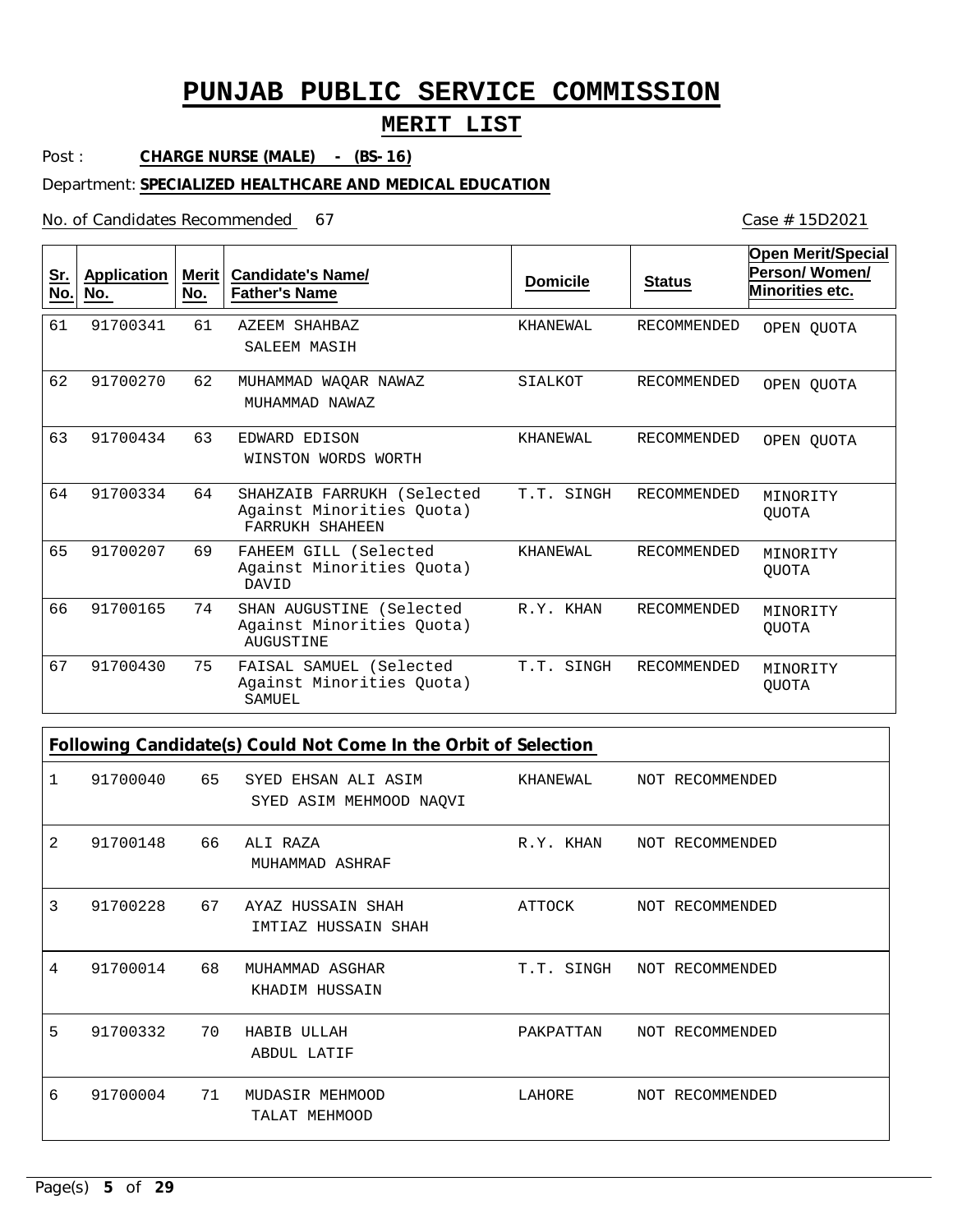## **MERIT LIST**

Post : **CHARGE NURSE (MALE) - (BS-16)**

#### Department: **SPECIALIZED HEALTHCARE AND MEDICAL EDUCATION**

No. of Candidates Recommended

| <u>Sr.</u><br>No. | <b>Application</b><br>No. | Merit $ $<br>No. | <b>Candidate's Name/</b><br><b>Father's Name</b> | <b>Domicile</b>             | <b>Status</b>   | <b>Open Merit/Special</b><br>Person/Women/<br>Minorities etc. |
|-------------------|---------------------------|------------------|--------------------------------------------------|-----------------------------|-----------------|---------------------------------------------------------------|
|                   |                           |                  |                                                  |                             |                 |                                                               |
| 7                 | 91700088                  | 72               | USMAN<br>AZIZ AWAN<br>ABDUL AZIZ AWAN            | CHAKWAL                     | NOT RECOMMENDED |                                                               |
| 8                 | 91700248                  | 73               | AHTESHAM SAFDER<br>SAFDER ALI                    | T.T. SINGH                  | NOT RECOMMENDED |                                                               |
| 9                 | 91700469                  | 76               | HAROON CHRISTOPHER<br>EDWARD CHRISTOPHER         | SHEIKHUPURA NOT RECOMMENDED |                 |                                                               |
| 10                | 91700009                  | 77               | SHAMROON KHOKHAR<br><b>GUL SHER KHOKHAR</b>      | R.Y. KHAN                   | NOT RECOMMENDED |                                                               |
| 11                | 91700002                  | 78               | SUUFIYAN<br>SIDDIOUE<br>MUHAMMAD SIDDIQUE        | FAISALABAD                  | NOT RECOMMENDED |                                                               |
| 12                | 91700054                  | 79               | DAWOOD RIZVI<br>YOUSAF MASIH                     | FAISALABAD                  | NOT RECOMMENDED |                                                               |
| 13                | 91700360                  | 80               | <b>GULISTAN</b><br>LAL HUSSAIN                   | ATTOCK                      | NOT RECOMMENDED |                                                               |
| 14                | 91700461                  | 81               | SHANAWER<br>STEPHEN HABIB                        | FAISALABAD                  | NOT RECOMMENDED |                                                               |
| 15                | 91700155                  | 82               | SHAHID RIAZ<br>RIAZ MUHAMMAD                     | MIANWALI                    | NOT RECOMMENDED |                                                               |
| 16                | 91700311                  | 83               | ARSHAD MUNAWAR<br>MUNAWAR                        | LAHORE                      | NOT RECOMMENDED |                                                               |
| 17                | 91700041                  | 84               | NAVEED MASIH<br>HAMEED MASIH                     | KASUR                       | NOT RECOMMENDED |                                                               |
| 18                | 91700220                  | 85               | AHSAN ZAFAR<br>ZAFAR IQBAL                       | RAWALPINDI                  | NOT RECOMMENDED |                                                               |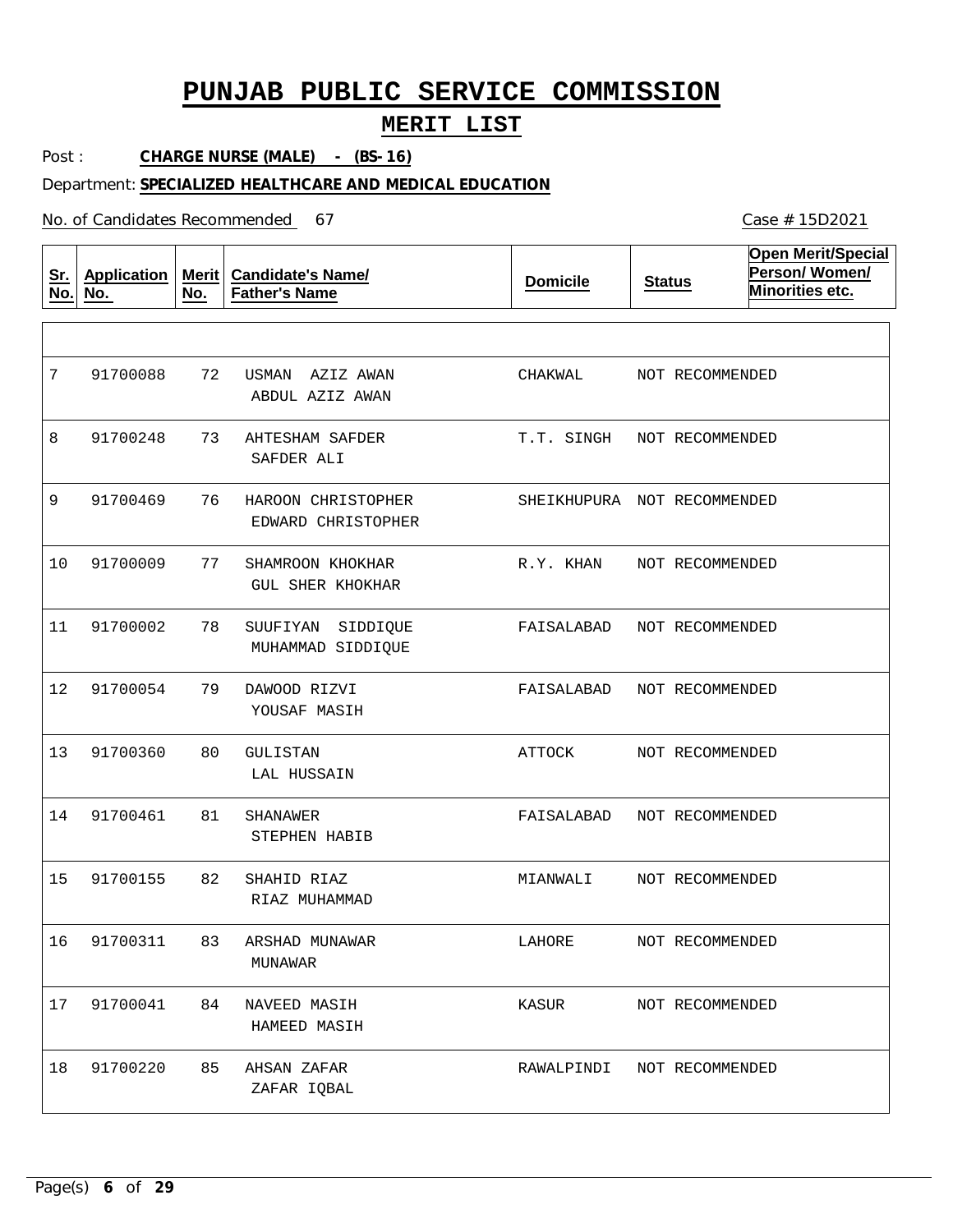## **MERIT LIST**

Post : **CHARGE NURSE (MALE) - (BS-16)**

Department: **SPECIALIZED HEALTHCARE AND MEDICAL EDUCATION**

No. of Candidates Recommended

**Sr. No. Application No. Merit No. Candidate's Name/ Father's Name Domicile Status Open Merit/Special Person/ Women/ Minorities etc.** 86 87 MOHSIN DANIEL 88 89 90 91 92 JAHAN ZAIB 93 94 95 96 97 SHEHZAD MASIH JAHANZAIB QAISER NAZEER MUHAMMAD ASIM SAJID YAQOOB SHEHROZ SHAHZAD BHATTI MAJID ALI TABASSUM HINORIUS MASIH HAROON GEORGE SHELDON ANTHONY INDARYAS MASIH DANIEL ZAKIR MANZOOR NAZEER AHMAD GHULAM MUHAMMAD TAJ YAQOOB IRFAN JAVED MASEH BOOTA MASIH BHATTI MUHAMMAD SHARIF BOOTA MASIH GEORGE LAL DIN SHAMAUN MASIH 19 20 91700377 21 22 91700218 23 91700295 24 25 26 27 28 91700186 29 91700448 30 91700183 91700010 91700350 91700209 91700160 91700407 91700282 SHEIKHUPURA NOT RECOMMENDED T.T. SINGH NOT RECOMMENDED GUJRANWALA LAYYAH CHAKWAL SHEIKHUPURA NOT RECOMMENDED SHEIKHUPURA NOT RECOMMENDED FAISALABAD PAKPATTAN SIALKOT SAHIWAL LAHORE NOT RECOMMENDED NOT RECOMMENDED NOT RECOMMENDED NOT RECOMMENDED NOT RECOMMENDED NOT RECOMMENDED NOT RECOMMENDED NOT RECOMMENDED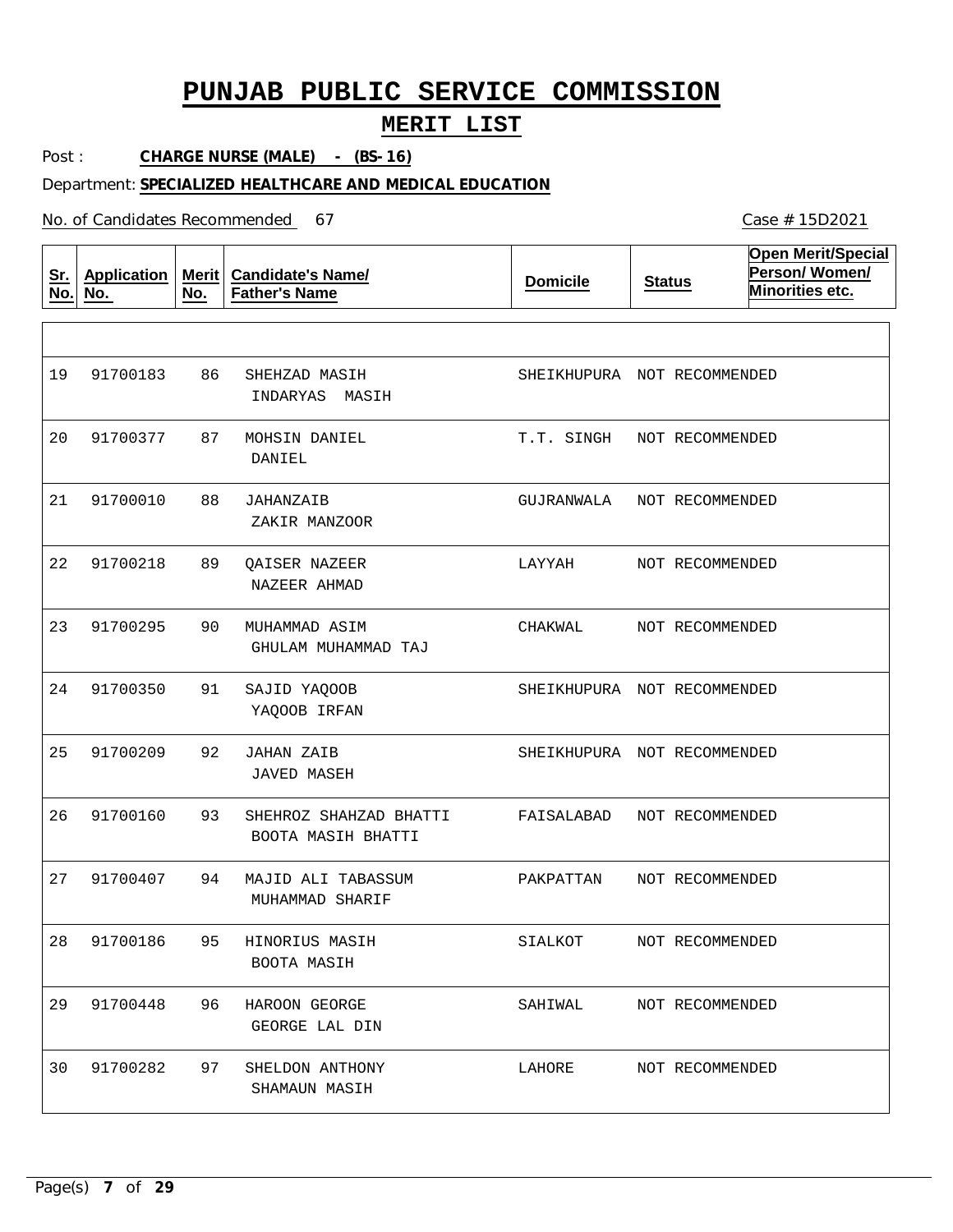## **MERIT LIST**

Post : **CHARGE NURSE (MALE) - (BS-16)**

### Department: **SPECIALIZED HEALTHCARE AND MEDICAL EDUCATION**

No. of Candidates Recommended

| <u>Sr.</u><br>No. | <b>Application</b><br>No. | <b>Merit</b><br>No. | <b>Candidate's Name/</b><br><b>Father's Name</b>    | <b>Domicile</b>             | <b>Status</b>   | <b>Open Merit/Special</b><br>Person/Women/<br>Minorities etc. |
|-------------------|---------------------------|---------------------|-----------------------------------------------------|-----------------------------|-----------------|---------------------------------------------------------------|
|                   |                           |                     |                                                     |                             |                 |                                                               |
| 31                | 91700454                  | 98                  | <b>JIDEON MASIH</b><br>YOUNAS MASIH                 | GUJRANWALA                  | NOT RECOMMENDED |                                                               |
| 32                | 91700466                  | 99                  | AQEEL<br><b>JAVED SHAHID</b>                        | KASUR                       | NOT RECOMMENDED |                                                               |
| 33                | 91700423                  | 100                 | FAKHER ARIF SIRAJ<br>ARIF MASIH                     | GUJRANWALA                  | NOT RECOMMENDED |                                                               |
| 34                | 91700342                  | 101                 | MUHAMMAD SHAHRIYAL YOUSUF<br>MUHAMMAD ARSHAD YOUSUF | SARGODHA                    | NOT RECOMMENDED |                                                               |
| 35                | 91700253                  | 102                 | JAHANGIR AFZAL<br>AMEER AFZAL                       | CHAKWAL                     | NOT RECOMMENDED |                                                               |
| 36                | 91700503                  | 103                 | SHERJEEL JOHN<br><b>JOHN AKTHAR</b>                 | SHEIKHUPURA NOT RECOMMENDED |                 |                                                               |
| 37                | 91700523                  | 104                 | MUHAMMAD MAJID KANWAR<br>RANA MUHAMMAD YAMIN ASIF   | BHAKKAR                     | NOT RECOMMENDED |                                                               |
| 38                | 91700323                  | 105                 | ARIF GILL<br>YOUSAF GILL                            | RAWALPINDI                  | NOT RECOMMENDED |                                                               |
| 39                | 91700456                  | 106                 | ALI USMAN<br>RANA ZULFIQAR ALI                      | M. GARH                     | NOT RECOMMENDED |                                                               |
| 40                | 91700059                  | 107                 | RAHEEL JOSEPH<br>JOSEPH DANIAL GILL                 | M. GARH                     | NOT RECOMMENDED |                                                               |
| 41                | 91700078                  | 108                 | EHTISHAM EJAZ<br>EJAZ BARKAT                        | RAWALPINDI                  | NOT RECOMMENDED |                                                               |
| 42                | 91700066                  | 109                 | SAJJAD AMANAT<br>AMANAT MASHI                       | PAKPATTAN                   | NOT RECOMMENDED |                                                               |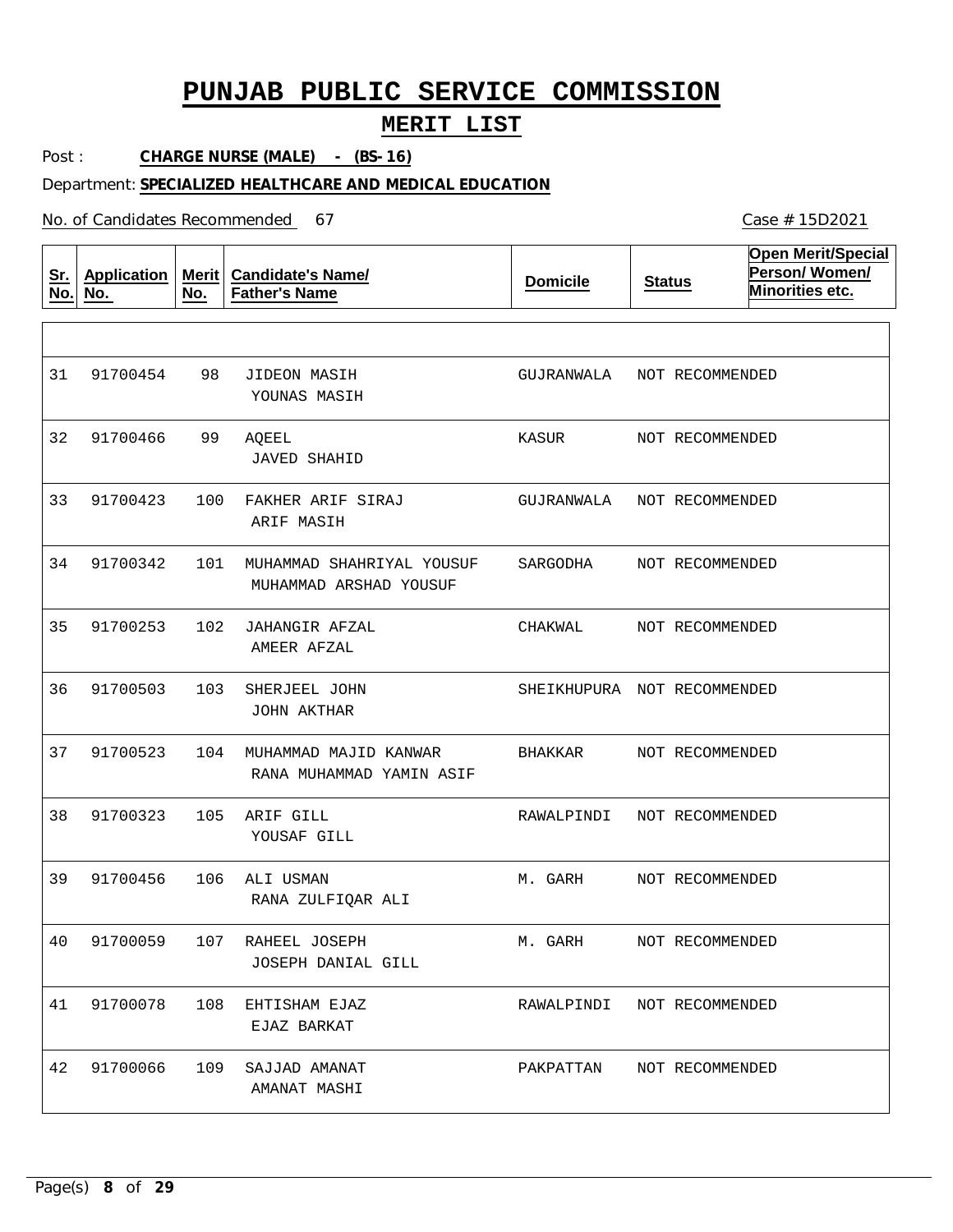## **MERIT LIST**

Post : **CHARGE NURSE (MALE) - (BS-16)**

#### Department: **SPECIALIZED HEALTHCARE AND MEDICAL EDUCATION**

No. of Candidates Recommended

**Sr. No. Application No. Merit No. Candidate's Name/ Father's Name Domicile Status Open Merit/Special Person/ Women/ Minorities etc.** 110 BILAL ASGHAR 111 SUFYAN 112 NAVEED AHMAD 113 MUHAMMAD JAVED MALIK 114 MUHAMMAD UMAIR 115 MARK JACOB 116 SHAROON JAVED 117 TOUQEER ZAFAR PAUL 118 IMRAN TARIQ 119 ADEEL TABASUM 120 AREEB BASHARAT 53 91700326 121 FARHAN PERVAIZ AGHAR ALI TANVEER GHULAM JILANI ALLAH DITA MUHAMMAD ASLAM JACOB JHON ZAFAR JAVED SHAMI ZAFAR PAUL TARIQ MASIH ZAFAR BASHARAT MASIH PERVAIZ ANJUM 43 91700413 44 91700446 45 46 47 48 49 50 51 52 91700276 54 91700299 91700304 91700035 91700406 91700230 91700173 91700135 91700395 SARGODHA SAHIWAL ATTOCK JEHLUM R.Y. KHAN NAROWAL LAHORE SIALKOT GUJRANWALA FAISALABAD HAFIZABAD BAHAWALPUR NOT RECOMMENDED NOT RECOMMENDED NOT RECOMMENDED NOT RECOMMENDED NOT RECOMMENDED NOT RECOMMENDED NOT RECOMMENDED NOT RECOMMENDED NOT RECOMMENDED NOT RECOMMENDED NOT RECOMMENDED NOT RECOMMENDED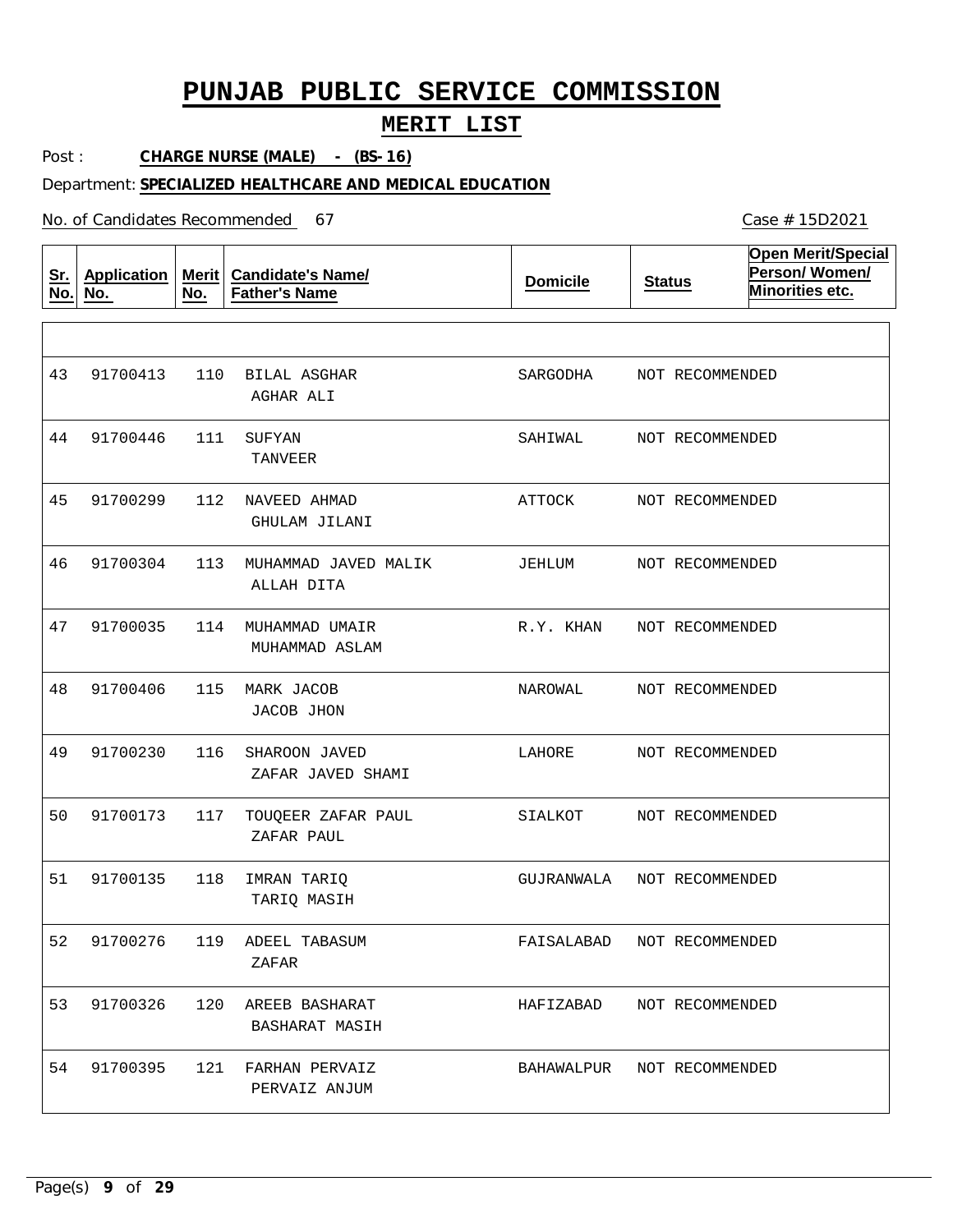## **MERIT LIST**

Post : **CHARGE NURSE (MALE) - (BS-16)**

Department: **SPECIALIZED HEALTHCARE AND MEDICAL EDUCATION**

No. of Candidates Recommended

| <u>Sr.</u><br>No. | <b>Application</b><br>No. | Merit  <br>No. | <b>Candidate's Name/</b><br><b>Father's Name</b> | <b>Domicile</b>  | <b>Status</b>   | <b>Open Merit/Special</b><br>Person/Women/<br>Minorities etc. |
|-------------------|---------------------------|----------------|--------------------------------------------------|------------------|-----------------|---------------------------------------------------------------|
|                   |                           |                |                                                  |                  |                 |                                                               |
| 55                | 91700442                  | 122            | MOJAHID ALI<br>MUHAMMAD MUKHTAR                  | BAHAWAL<br>NAGAR | NOT RECOMMENDED |                                                               |
| 56                | 91700284                  | 123            | MUHAMMAD FAHAD SHAUKAT<br>MUHAMMAD SHAUKAT IQBAL | RAWALPINDI       | NOT RECOMMENDED |                                                               |
| 57                | 91700327                  | 124            | MUDASIR SHAHZAIB KHOKHAR<br>MUSHTAQ KHOKHAR      | KHUSHAB          | NOT RECOMMENDED |                                                               |
| 58                | 91700251                  | 125            | TARIQ RASHEED<br><b>ABDUL RASHEED</b>            | D.G. KHAN        | NOT RECOMMENDED |                                                               |
| 59                | 91700480                  | 126            | KASHIF YAQOOB<br>YAQOOB MASIH                    | FAISALABAD       | NOT RECOMMENDED |                                                               |
| 60                | 91700091                  | 127            | MUHAMMAD ASIF<br>GHULAM MUSTAFA                  | D.G. KHAN        | NOT RECOMMENDED |                                                               |
| 61                | 91700310                  | 128            | WAQAS MUSHTAQ<br>MUSHTAQ MASIH                   | SIALKOT          | NOT RECOMMENDED |                                                               |
| 62                | 91700313                  | 129            | FAISAL ZAFAR<br>ZAFAR                            | SARGODHA         | NOT RECOMMENDED |                                                               |
| 63                | 91700529                  | 130            | HANNAN NAMAT SINDHU<br>NAMAT DOMINIC             | SIALKOT          | NOT RECOMMENDED |                                                               |
| 64                | 91700518                  | 131            | MUHAMMAD AMMAR<br><b>GHULAM MUSTAFA</b>          | D.G. KHAN        | NOT RECOMMENDED |                                                               |
| 65                | 91700319                  | 132            | ADIL MUNAWAR<br>MUNAWAR ZAMAN                    | GUJRANWALA       | NOT RECOMMENDED |                                                               |
| 66                | 91700373                  | 133            | SOHAIL AKHTAR<br>ABDUL HAFEEZ                    | D.G. KHAN        | NOT RECOMMENDED |                                                               |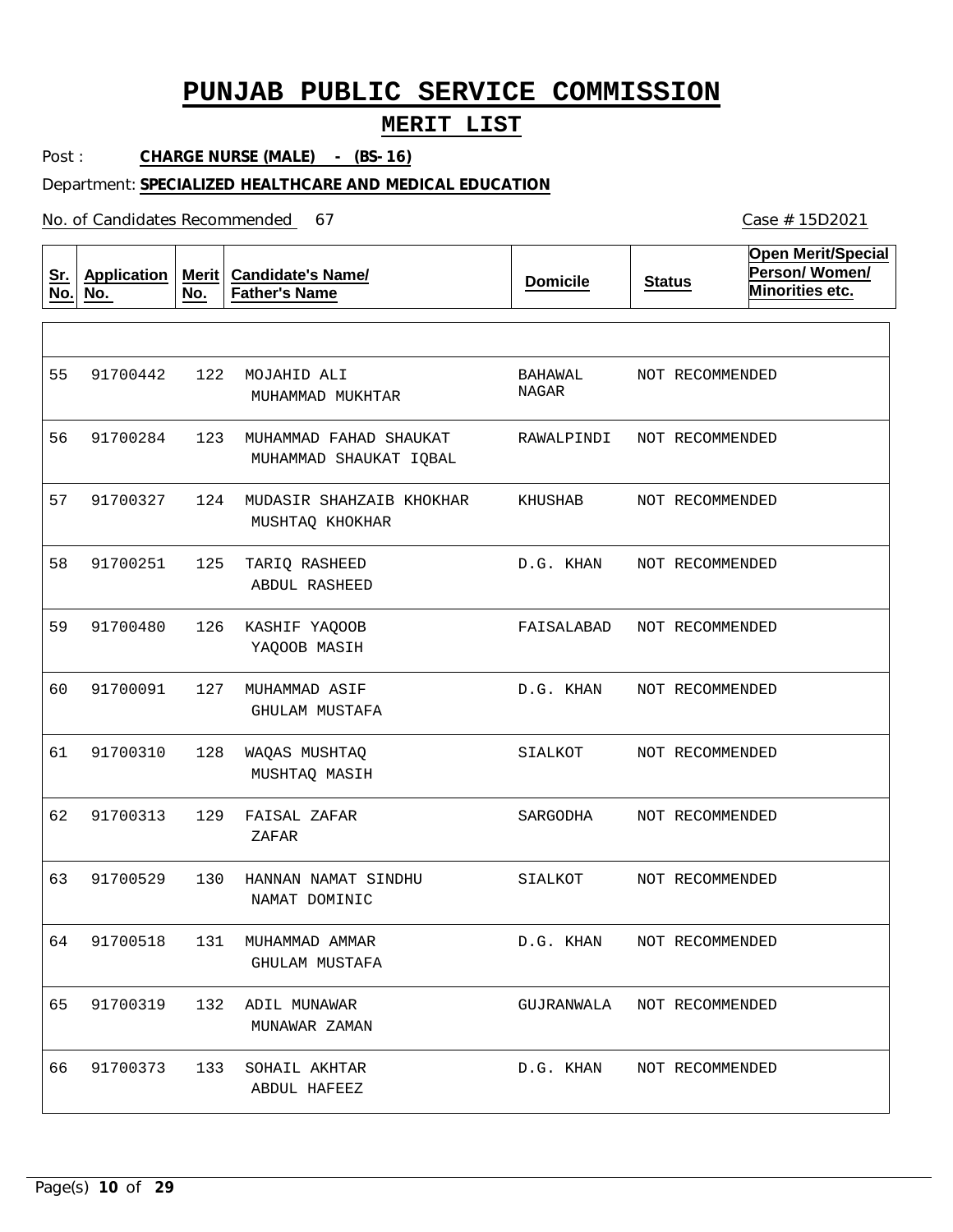## **MERIT LIST**

Post : **CHARGE NURSE (MALE) - (BS-16)**

#### Department: **SPECIALIZED HEALTHCARE AND MEDICAL EDUCATION**

No. of Candidates Recommended

**Sr. No. Application No. Merit No. Candidate's Name/ Father's Name Domicile Status Open Merit/Special Person/ Women/ Minorities etc.** 134 SHAHRUKH KAMRAN 135 ZAHEER AHMED 136 137 ABID HUSSAIN 138 139 140 SUNNY JAVAID 141 142 WAQAS LIAQUAT 143 AFTAB JAVED 144 SARDAR RESHAEEL 77 91700263 145 SAMSON AMIR SAJJAD HAMEED SAGHEER AHMAD AHSAN ELAHI SHAROON MASIH KAMRAN KHILJEE KHIZER HAYAT HAMEED MASIH MOAJ DIN AMEER MUHAMMAD MUHAMMAD ABBAS JAVAID MASIH GULZAR MASIH LIAQUAT MASIH JAVED MASIH CH. ILYAS SARDAR SALEEM 67 68 91700441 69 70 71 72 73 91700180 74 75 76 78 91700150 91700210 91700302 91700387 91700521 91700344 91700149 91700525 91700471 RAWALPINDI KHANEWAL NAROWAL LAYYAH D.G. KHAN LAHORE RAWALPINDI LAHORE KHUSHAB SIALKOT KHUSHAB KHANEWAL NOT RECOMMENDED NOT RECOMMENDED NOT RECOMMENDED NOT RECOMMENDED NOT RECOMMENDED NOT RECOMMENDED NOT RECOMMENDED NOT RECOMMENDED NOT RECOMMENDED NOT RECOMMENDED NOT RECOMMENDED NOT RECOMMENDED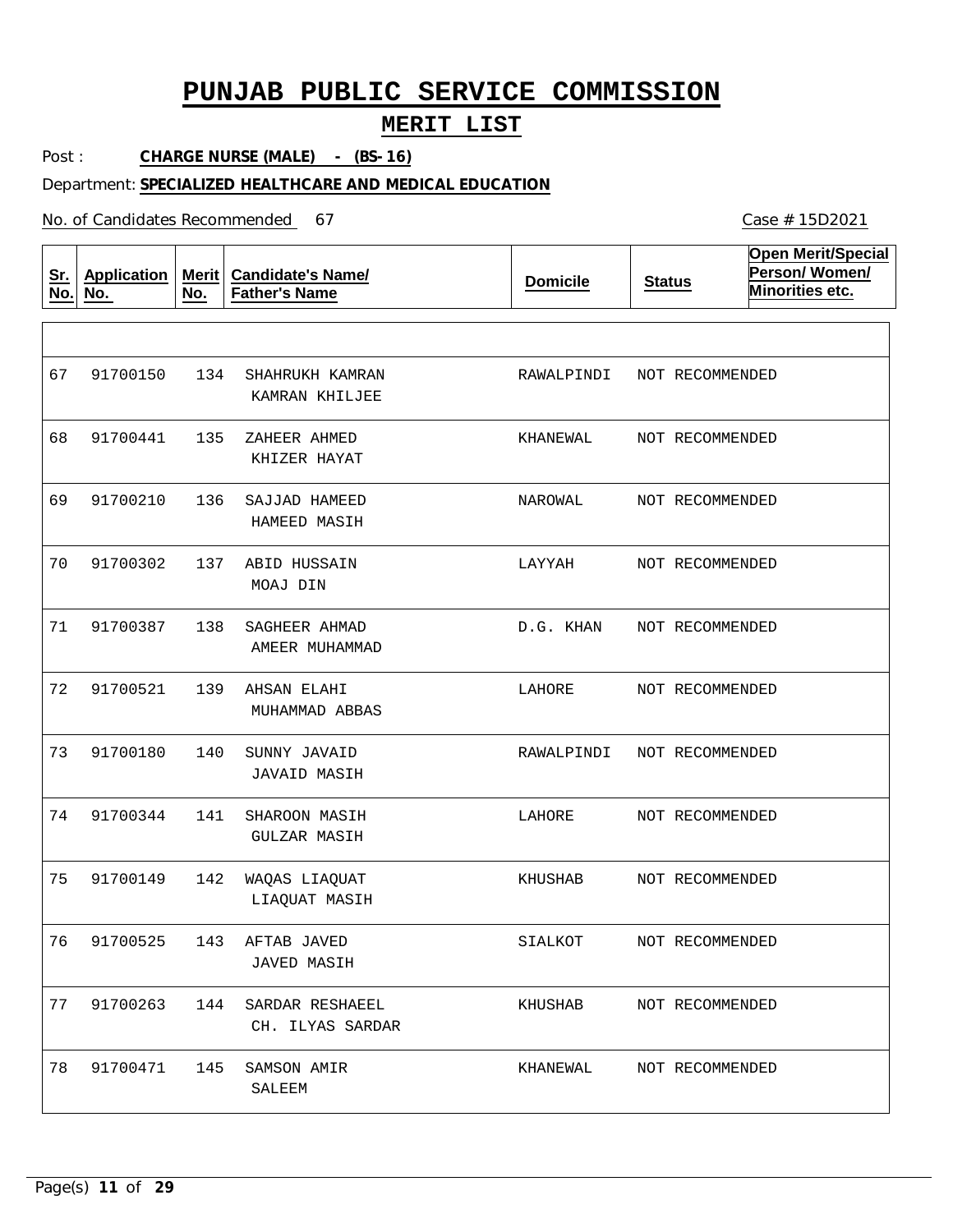## **MERIT LIST**

Post : **CHARGE NURSE (MALE) - (BS-16)**

### Department: **SPECIALIZED HEALTHCARE AND MEDICAL EDUCATION**

No. of Candidates Recommended

| <u>Sr.</u><br>No. | <b>Application</b><br>No. | <b>Merit</b><br>No. | <b>Candidate's Name/</b><br><b>Father's Name</b> | <b>Domicile</b>         | <b>Status</b>               | <b>Open Merit/Special</b><br>Person/Women/<br>Minorities etc. |
|-------------------|---------------------------|---------------------|--------------------------------------------------|-------------------------|-----------------------------|---------------------------------------------------------------|
|                   |                           |                     |                                                  |                         |                             |                                                               |
| 79                | 91700443                  | 146                 | MUNEEB PERVEZ<br>PERVEZ MASIH                    | OKARA                   | NOT RECOMMENDED             |                                                               |
| 80                | 91700318                  | 147                 | RAJA SHAHZAIB SOHAIL<br>RAJA SOHAIL KHAN         |                         | SHEIKHUPURA NOT RECOMMENDED |                                                               |
| 81                | 91700175                  | 148                 | ADNAN IQBAL<br>MUHAMMAD IQBAL                    | D.G. KHAN               | NOT RECOMMENDED             |                                                               |
| 82                | 91700526                  | 149                 | NAEEM YOUNAS<br>YOUNAS MASIH                     | LAHORE                  | NOT RECOMMENDED             |                                                               |
| 83                | 91700124                  | 150                 | SAMUEL SHARIF<br>SHARIF MASIH                    | <b>NANKANA</b><br>SAHIB | NOT RECOMMENDED             |                                                               |
| 84                | 91700184                  | 151                 | SANAM JAVED<br><b>JAVED MASHI</b>                | SIALKOT                 | NOT RECOMMENDED             |                                                               |
| 85                | 91700189                  | 152                 | SIMAB KHAN<br>ILYAS TUFAIL                       | GUJRANWALA              | NOT RECOMMENDED             |                                                               |
| 86                | 91700143                  | 153                 | MUHAMAMD ARIF<br>QADIR BUKHSH                    | D.G. KHAN               | NOT RECOMMENDED             |                                                               |

|   | Following Candidate(s) Could Not Qualify the Interview |                                          |            |      |  |  |  |
|---|--------------------------------------------------------|------------------------------------------|------------|------|--|--|--|
|   | 91700386                                               | SYED INAM ULLAH SHAH<br>SYED LATEEF SHAH | MIANWALI   | FAIL |  |  |  |
| 2 | 91700118                                               | ISMAIEL SAHIR<br>SULMAN SARDAR           | T.T. SINGH | FAIL |  |  |  |
| 3 | 91700080                                               | WAOAS AHMED<br>KHURSHID AHMED            | ATTOCK     | FAIL |  |  |  |
| 4 | 91700192                                               | SHAHZAIB JAVED<br>JAVED GILL             | KASUR      | FAIL |  |  |  |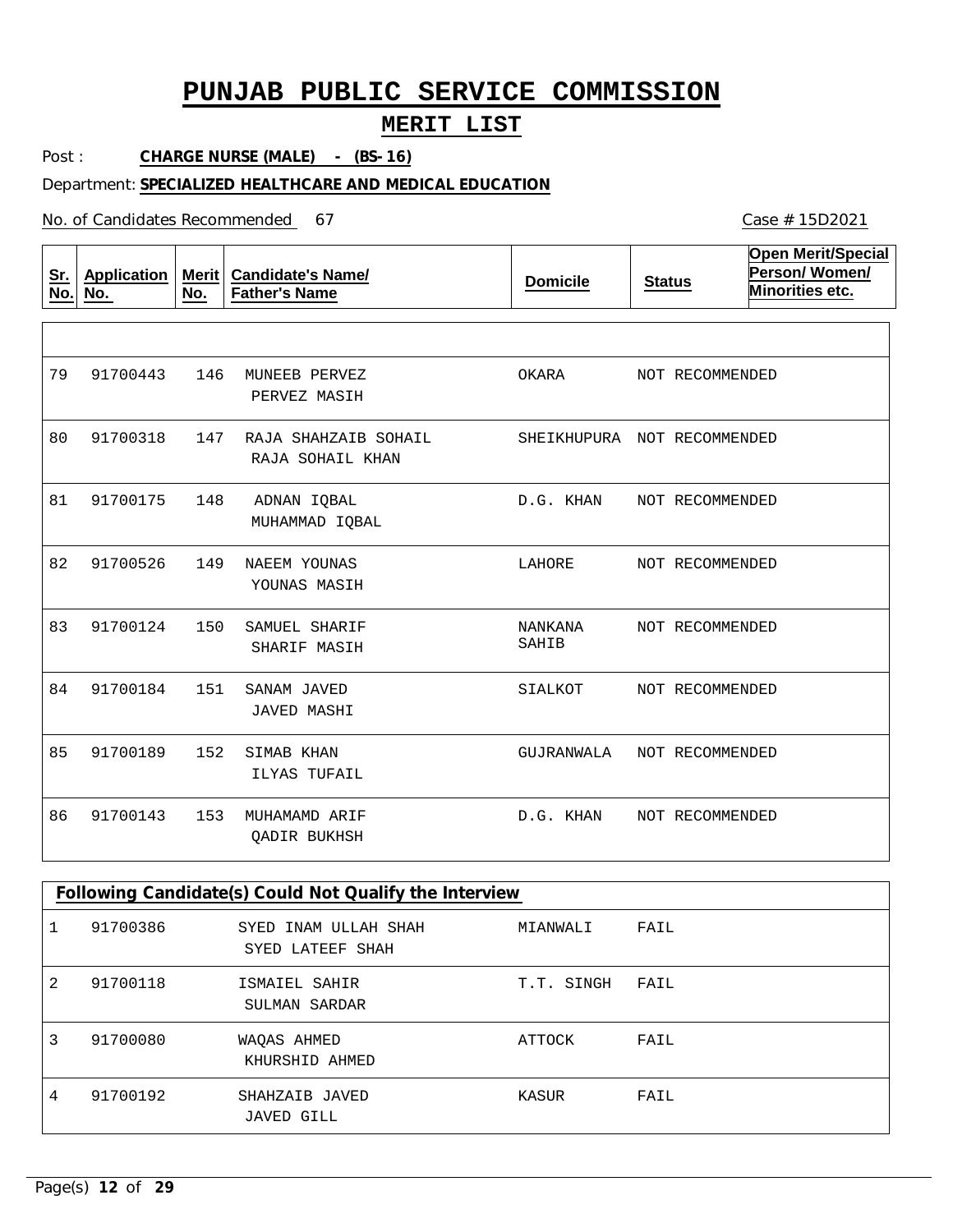## **MERIT LIST**

Post : **CHARGE NURSE (MALE) - (BS-16)**

#### Department: **SPECIALIZED HEALTHCARE AND MEDICAL EDUCATION**

No. of Candidates Recommended

| Sr.<br>No. | <b>Application</b><br>No. | Merit<br>No. | <b>Candidate's Name/</b><br><b>Father's Name</b> | <b>Domicile</b> | <b>Status</b> | <b>Open Merit/Special</b><br>Person/Women/<br>Minorities etc. |
|------------|---------------------------|--------------|--------------------------------------------------|-----------------|---------------|---------------------------------------------------------------|
|            |                           |              |                                                  |                 |               |                                                               |
| 5          | 91700296                  |              | MUHAMMAD KASHIF NAWAZ<br>MUHAMMAD NAWAZ          | GUJRAT          | FAIL          |                                                               |
| 6          | 91700524                  |              | ZABAID<br>NOOR ALIM                              | T.T. SINGH      | FAIL          |                                                               |
| 7          | 91700011                  |              | ZARTASH SHAHZAD<br>SHAHZAD KHAN                  | GUJRAT          | FAIL          |                                                               |
| 8          | 91700187                  |              | SAFDAR SHAHZAD<br>GHULAM MASIH                   | SAHIWAL         | FAIL          |                                                               |
| 9          | 91700294                  |              | SAHIR AQEEL<br>NASIR AQEEL                       | KHUSHAB         | FAIL          |                                                               |
| 10         | 91700506                  |              | FIAZ MASIH<br>EJAZ MASIH                         | GUJRANWALA      | FAIL          |                                                               |
| 11         | 91700343                  |              | MUHAMMAD FAYYAZ HUSSAIN<br>FAIZ BAKHSH ARAIN     | MULTAN          | FAIL          |                                                               |
| 12         | 91700076                  |              | AAKASH<br>AZIZ                                   | SIALKOT         | FAIL          |                                                               |
| 13         | 91700188                  |              | MUHAMMAD AKIF MEHMOOD ASIF<br>MUHAMMAD ASIF      | NAROWAL         | FAIL          |                                                               |
| 14         | 91700120                  |              | <b>JULIUS MASIH</b><br>DAVID MASIH               | GUJRANWALA      | FAIL          |                                                               |
| 15         | 91700191                  |              | ALFRED INDRIAS<br>INDRIAS BARKAT                 | SAHIWAL         | FAIL          |                                                               |
| 16         | 91700172                  |              | WAHEED NAZIR<br>NAZIR MASIH GILL                 | KASUR           | FAIL          |                                                               |
| 17         | 91700197                  |              | SILAS ASLAM<br>ASLAM MASEEH                      | SAHIWAL         | FAIL          |                                                               |
| 18         | 91700098                  |              | MUHAMMAD IRFAN<br>GHULAM MURTAZA                 | D.G. KHAN       | FAIL          |                                                               |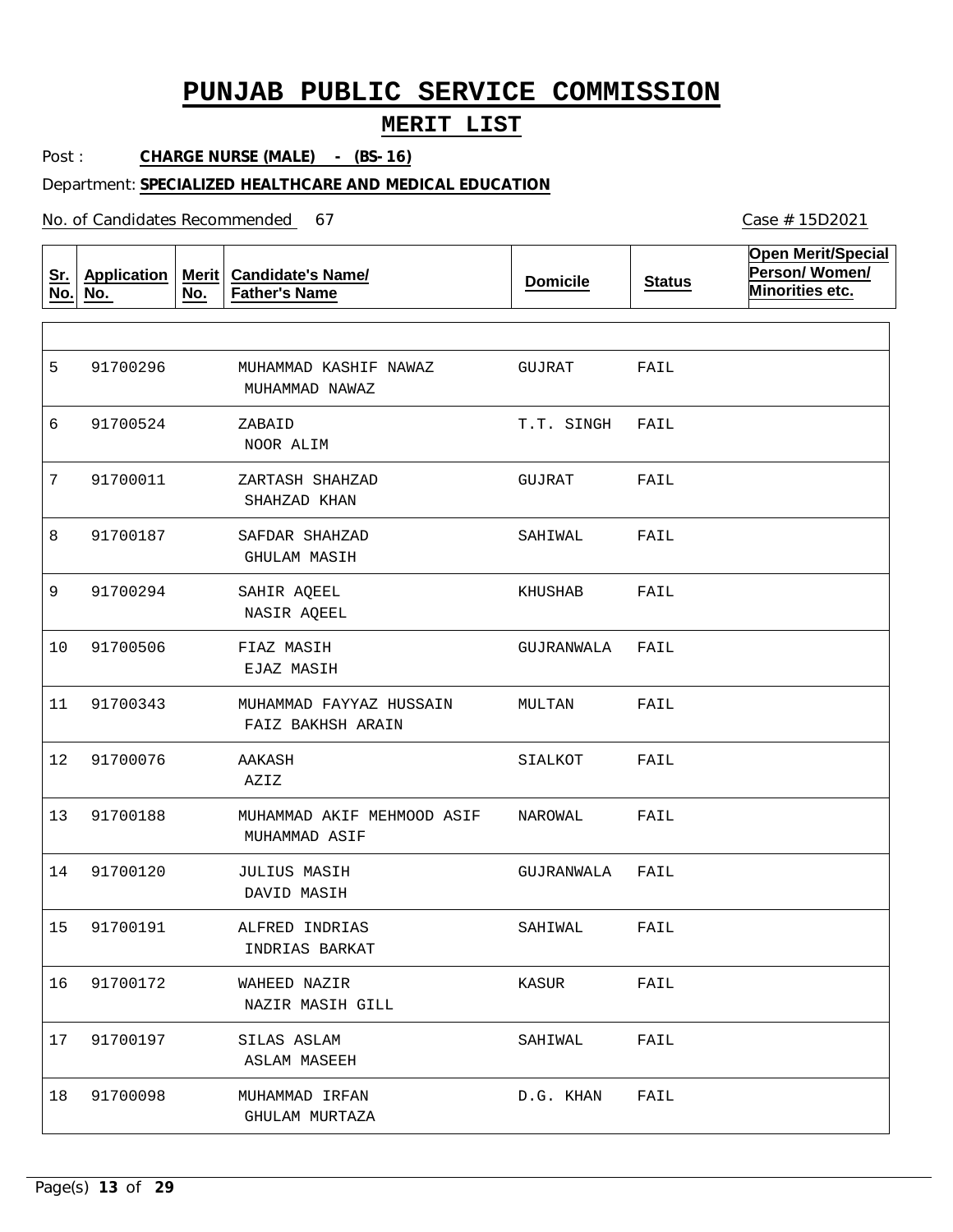## **MERIT LIST**

Post : **CHARGE NURSE (MALE) - (BS-16)**

#### Department: **SPECIALIZED HEALTHCARE AND MEDICAL EDUCATION**

No. of Candidates Recommended

**Sr. No. Application No. Merit No. Candidate's Name/ Father's Name Domicile Status Open Merit/Special Person/ Women/ Minorities etc.** FAHEEM PHILIP RASHID TANVEER MURTAZA HAIDAR AFTAB JAVED SHABBIR HUSSAIN MUBUSHAR JAVED DANISH WAQAR AYUB DAIM NASIM MUHAMMAD SHABEER NOUMAN RAMZAN IMAM DIN IMRAN ILYAS ANWAR HAFIZ MUHAMMAD QASIM PHILIP SARDAR ABDUL RASHID AMJAD MUKHTAR AHMAD JAVED AKHTER MASEH ABDUL MAJEED MUHAMMAD JAVED CH AYOUB SHAHID NASIM NEMAT BHATTI MUHAMMAD RAFIQ RAMZAN INAYAT GULZAR AHMED ULFAT MASIH ANWAR MASHEEH MUHAMMAD HASSAN BUKHSH BILA 19 20 21 22 91700409 23 24 25 91700214 26 27 28 91700152 29 30 31 91700158 32 91700085 91700178 91700020 91700352 91700168 91700065 91700050 91700216 91700421 91700231 KHANEWAL MULTAN M. GARH KHUSHAB OKARA GUJRANWALA KHANEWAL SHEIKHUPURA FAIL LAYYAH GUJRANWALA MIANWALI FAISALABAD HAFIZABAD LODHRAN FAIL FAIL FAIL FAIL FAIL FAIL FAIL FAIL FAIL FAIL FAIL FAIL FAIL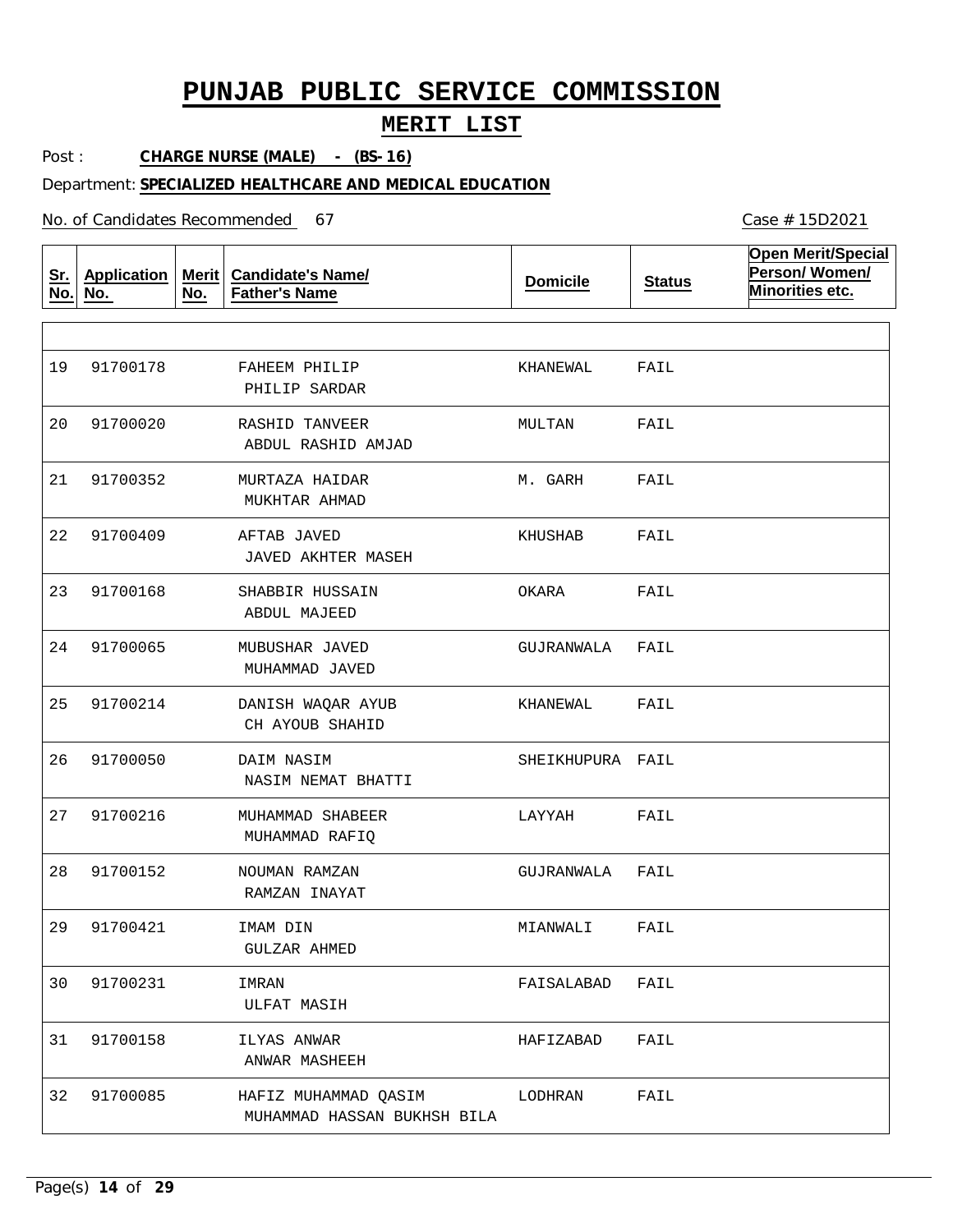## **MERIT LIST**

Post : **CHARGE NURSE (MALE) - (BS-16)**

#### Department: **SPECIALIZED HEALTHCARE AND MEDICAL EDUCATION**

No. of Candidates Recommended

**Sr. No. Application No. Merit No. Candidate's Name/ Father's Name Domicile Status Open Merit/Special Person/ Women/ Minorities etc.** MUHAMMAD BILAL BABER YAQOOB MASIH MUHAMMAD SALIM SHEHZAD NAEEM ZAFFAR MUHAMMAD SAIF MUHAMMAD SHAHZAD SHAROON ZAMAN GILL LAVEES BABAR ROMER JOSEPH HAJI MOHAMMAD SHAFIQUE HANNAN YOUSAF SHANIL HANOOK AQEEL ARSHAD JAVAID WALEED AHMED MUHAMMAD HANIF YAQOOB MASIH HAFIZULLAH MUZAFFAR MEHMOOD ZAFFAR SAIFAL MALUK MUHAMMAD ZAFAR DANIEL YOUSAF GILL EMMANUEL ASI LAZIR HAJI KHUDA BAKHSH YOUSAF M D IQBAL HANOOK MASIH MUHAMMAD ARSHAD RAJA WAHEED AHMED 33 34 35 36 91700058 37 38 39 91700272 40 41 42 91700264 43 91700122 44 45 91700217 46 91700229 91700196 91700177 91700438 91700254 91700414 91700141 91700492 91700491 FAISALABAD T.T. SINGH M. GARH M. GARH LAHORE M. GARH T.T. SINGH NAROWAL LAYYAH D.G. KHAN OKARA NANKANA SAHIB SIALKOT RAWALPINDI FAIL FAIL FAIL FAIL FAIL FAIL FAIL FAIL FAIL FAIL FAIL FAIL FAIL FAIL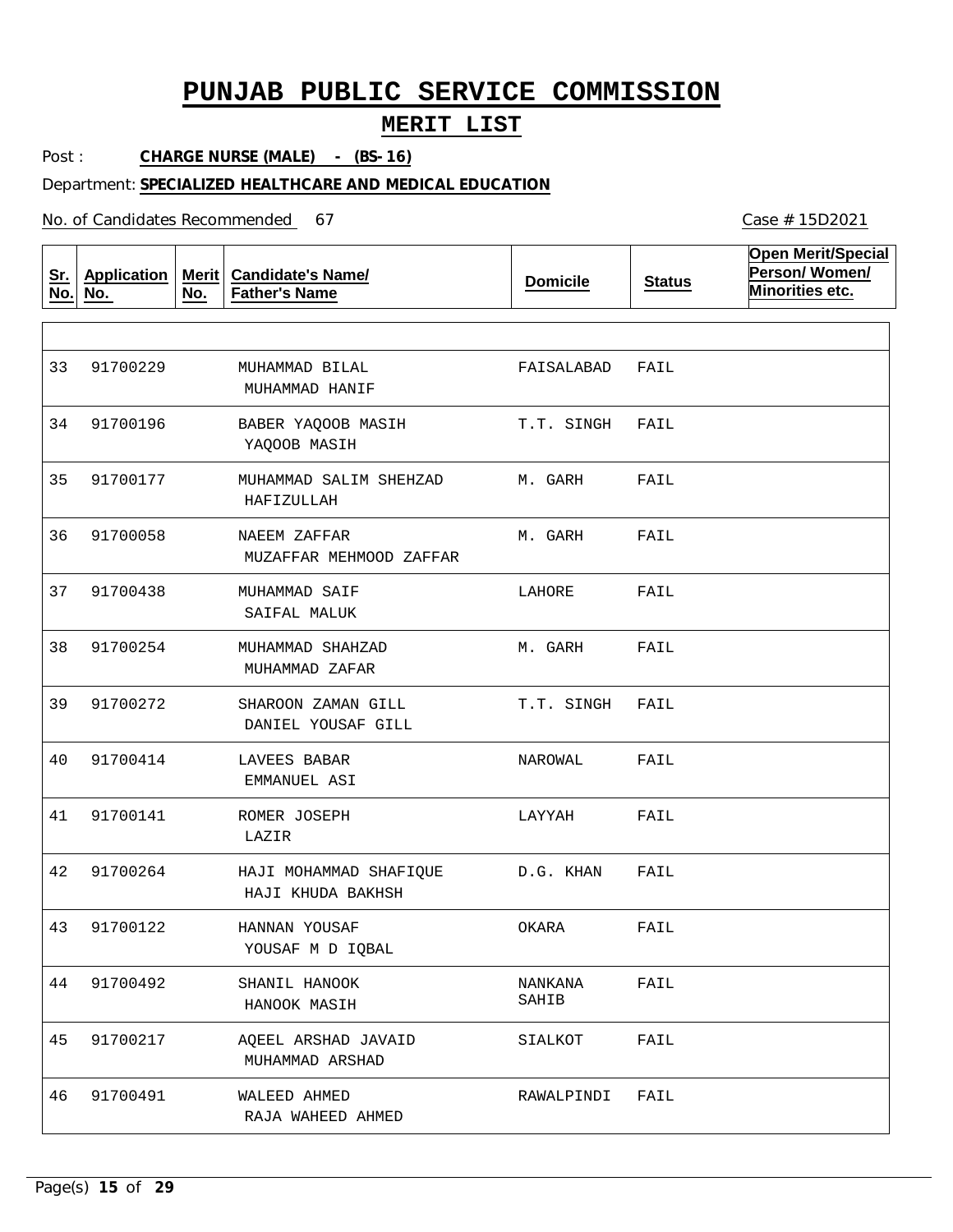## **MERIT LIST**

Post : **CHARGE NURSE (MALE) - (BS-16)**

#### Department: **SPECIALIZED HEALTHCARE AND MEDICAL EDUCATION**

No. of Candidates Recommended

**Sr. No. Application No. Merit No. Candidate's Name/ Father's Name Domicile Status Open Merit/Special Person/ Women/ Minorities etc.** ABID AZEEM ASLAM AZIZ ASHIR ZEESHAN KHOKHAR SABIR IQBAL MUHAMMAD WASEEM AKRAM BABER ASIF ANOSH DANIAL ABDUL REHMAN MUHAMMAD SHAHID NADEEM RAEES AHMAD KHAN AFTAB ZAFAR MUHAMMAD AKHTAR ADEEL JAVED DANIEL ASLAM PERVAIZ MICHALE JOHN ANWER KHOKHAR SARFARAZ ALI GHULAM SARWAR ASIF MASSU SAFID LAL KHAN ABDUL- SHAKOOR RANA ABDUL HAMID ZAFAR MASEEH MANZOOR HUSSAIN JAVED MASIH 47 48 49 50 91700265 51 52 91700094 53 91700462 54 91700277 55 56 57 58 59 91700398 60 91700453 91700195 91700063 91700393 91700042 91700023 91700349 91700007 91700181 SAHIWAL KASUR OKARA KHANEWAL JHANG D.G. KHAN LAHORE FAISALABAD D.G. KHAN M. GARH GUJRANWALA GUJRANWALA M. GARH LAYYAH FAIL FAIL FAIL FAIL FAIL FAIL FAIL FAIL FAIL FAIL FAIL FAIL FAIL FAIL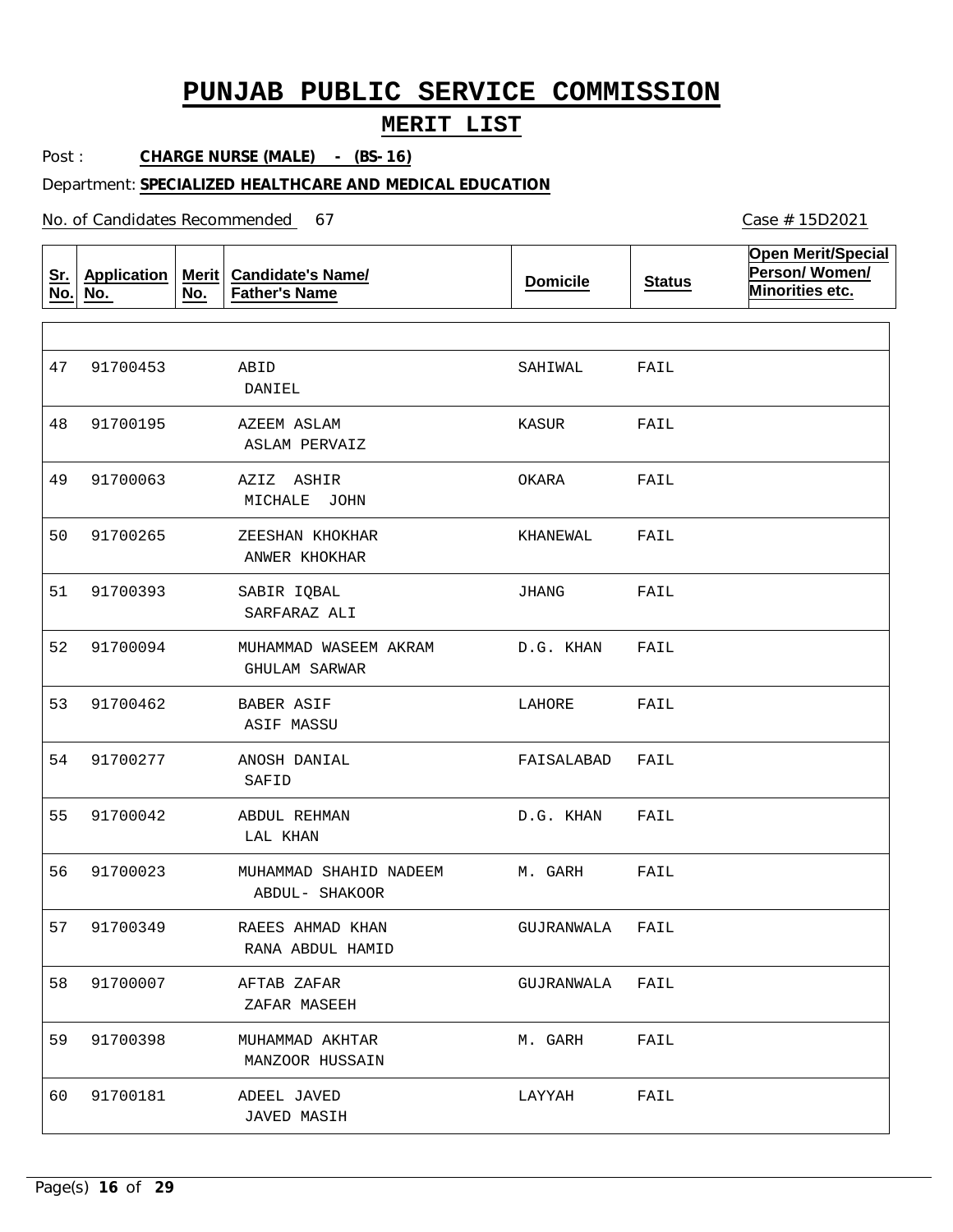## **MERIT LIST**

Post : **CHARGE NURSE (MALE) - (BS-16)**

#### Department: **SPECIALIZED HEALTHCARE AND MEDICAL EDUCATION**

No. of Candidates Recommended

**Sr. No. Application No. Merit No. Candidate's Name/ Father's Name Domicile Status Open Merit/Special Person/ Women/ Minorities etc.** AMJAD LATIF ADEEL YOUNIS ANEES YOUNAS AROON GILL IZHAQ MASIH MUJAHID ALI KAMRAN SHAHZAD EHSAN YOUNAS DABEER YOUSAF MUHAMMAD ASHFAQ SESIL MICKEL SYED SAQIB HUSSAIN SHAH JAFARY HAROON MUSLIM MUHAMMAD LATIF YOUNIS MASIH YOUNAS MASIH SAMI NAWAB ISHAQ MASIH MADAD ALI YOUSAF MASIH YOUNAS MASIH YOUSAF MASIH MUHAMMAD TUFAIL MANZOOR SYED KOUSAR HUSSAIN SHAH JAVED MESIAH MOHAMMAD AYOUB KALHORO 61 62 63 64 91700351 65 66 67 91700422 68 69 70 71 72 73 74 91700364 91700161 91700408 91700417 91700490 91700433 91700391 91700400 91700308 91700140 91700111 91700205 LAYYAH SHEIKHUPURA FAIL NAROWAL GUJRANWALA GUJRANWALA OKARA OKARA GUJRANWALA NANKANA SAHIB NAROWAL SIALKOT T.T. SINGH KHANEWAL LAHORE FAIL FAIL FAIL FAIL FAIL FAIL FAIL FAIL FAIL FAIL FAIL FAIL. FAIL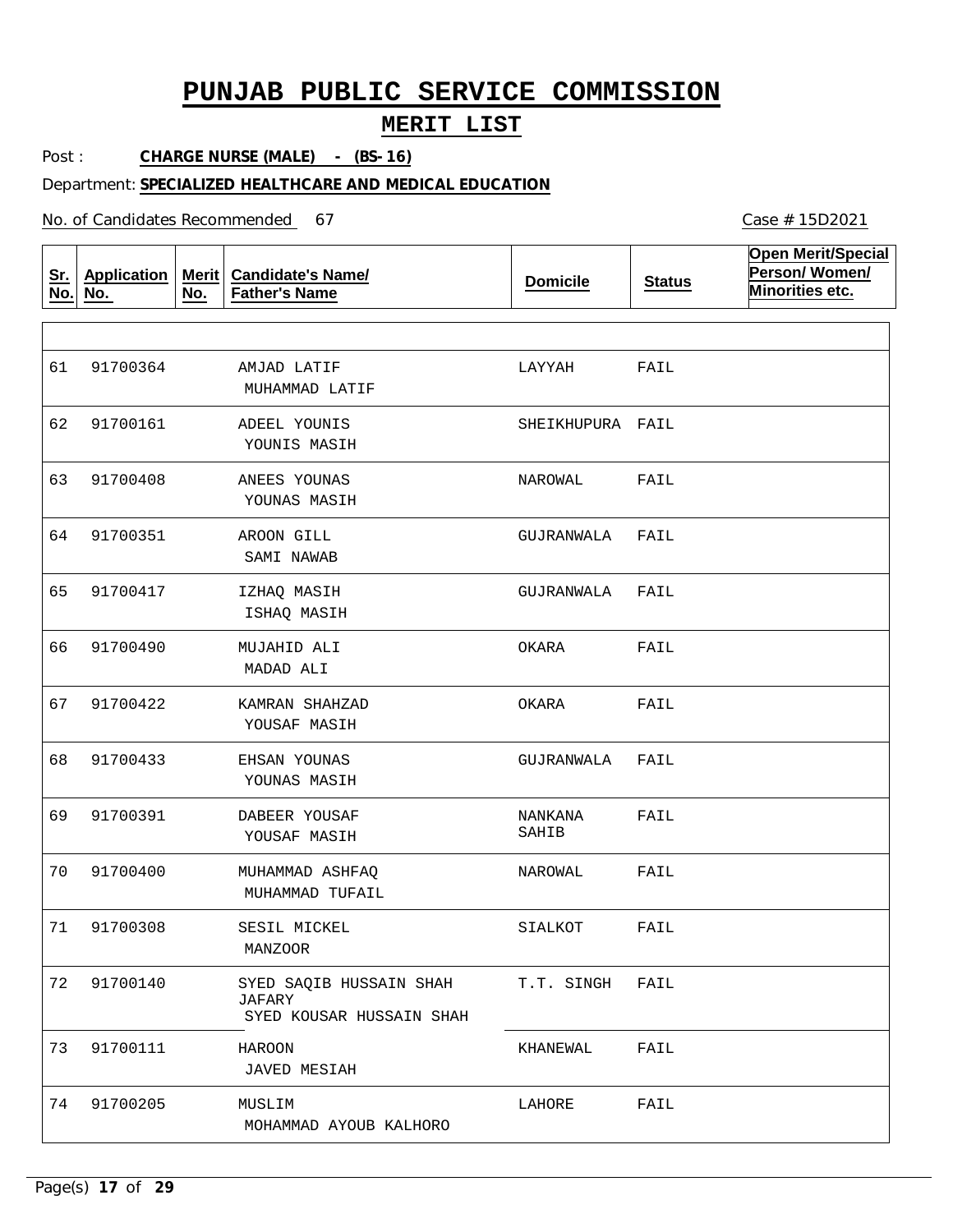## **MERIT LIST**

Post : **CHARGE NURSE (MALE) - (BS-16)**

#### Department: **SPECIALIZED HEALTHCARE AND MEDICAL EDUCATION**

No. of Candidates Recommended

**Sr. No. Application No. Merit No. Candidate's Name/ Father's Name Domicile Status Open Merit/Special Person/ Women/ Minorities etc.** FAROOQ AHMED SHAHID YOUSAF SALEEM ULLAH RAMEEZ PATRAS MASIH MUHAMMAD ZAMAN ASLAM MOHSIN ARSLAN JAVED PATRICK PATERSON MUHAMMAD JAVED NADIR ABRAR SAGIR CHOHAN SULEMAN SAAJAN YOUBAL GILL QAISAR SHAHZAD ZAHOOR AHMED KHOKHER YOUSAF MASIH NOOR MUHAMMAD PATRAS MASIH MUHAMMAD ASLAM JAVEED MASEEH JAVED IQBAL WINSTON WORDS WORTH MUHAMMAD RAMZAN MIAN ABRAR HUSSAIN JAVED MASIH MICHAEL BHATTI YOUNAS MASIH MUNAWAR MASEEH 75 76 77 78 91700459 79 80 81 82 91700431 83 91700513 84 85 86 87 91700123 88 91700233 91700208 91700261 91700255 91700081 91700482 91700051 91700274 91700017 91700133 R.Y. KHAN GUJRANWALA D.G. KHAN SIALKOT LAHORE VEHARI SAHIWAL KHANEWAL VEHARI RAJANPUR LAHORE LAHORE LAHORE LODHRAN FAIL FAIL FAIL FAIL FAIL FAIL FAIL FAIL FAIL FAIL FAIL FAIL FAIL FAIL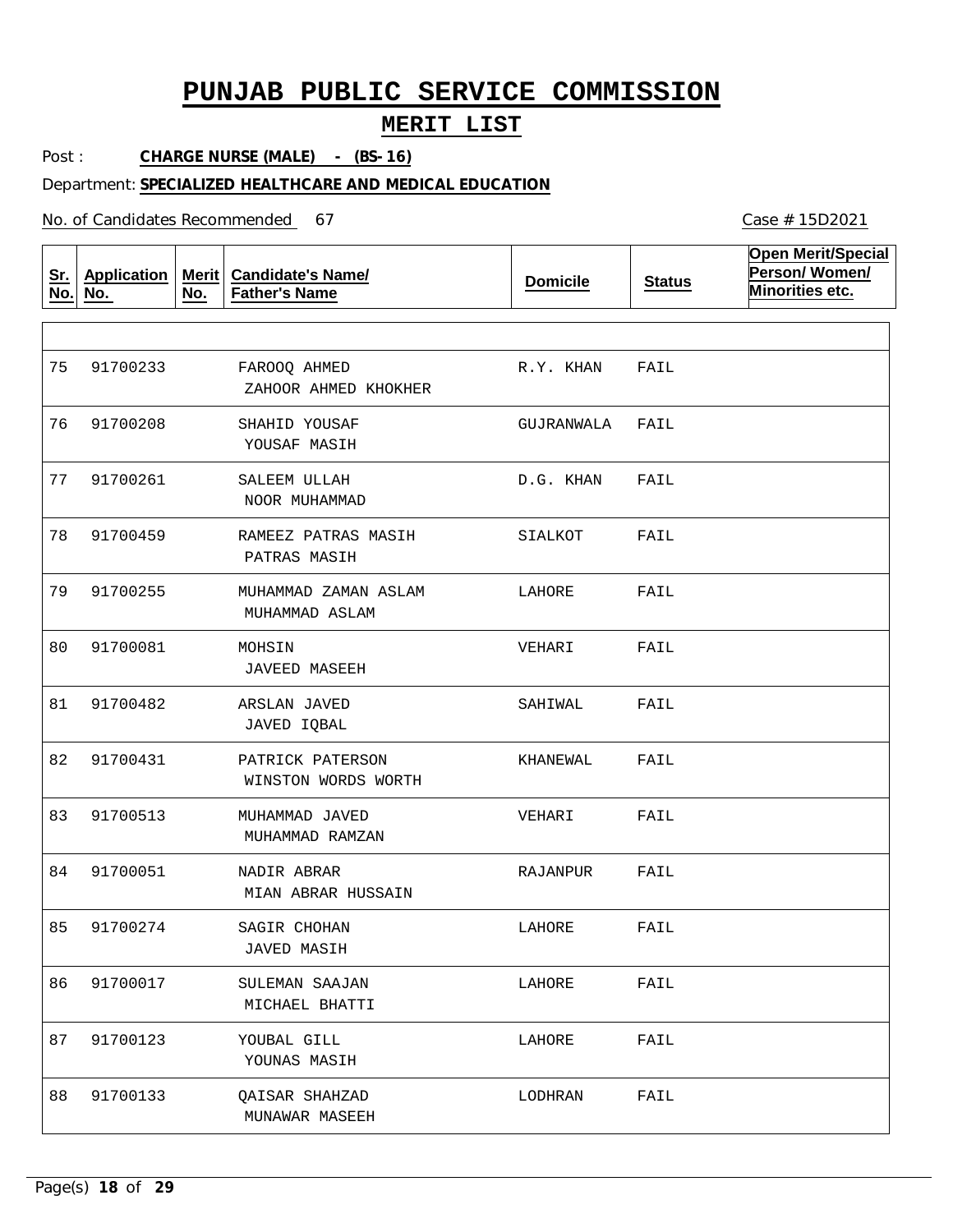## **MERIT LIST**

Post : **CHARGE NURSE (MALE) - (BS-16)**

### Department: **SPECIALIZED HEALTHCARE AND MEDICAL EDUCATION**

No. of Candidates Recommended

**Sr. No. Application No. Merit No. Candidate's Name/ Father's Name Domicile Status Open Merit/Special Person/ Women/ Minorities etc.** ABDUL GHAFFAR ADNAN BHATTI HAQ NAWAZ DANISH AZEEM AMROZ YOUSUF SAJAWAL POLOUS MEHARBAN QAMAR HANOOK AKASH WARIS AKSAN FAROOQ MUHAMMAD SHAHID IQBAL MUHAMMAD SHAHID FAROOQ ZULFIQAR ALI NAUMAN ZESHAN KHAN MUHAMMAD IQBAL FAISAL MAHMOOD QARI MUHAMMAD ISMAIL YAQOOB AZEEM MATTU YOUSUF MASIH SABIR MASIH MEHARBAN MASIH HANOOK NATHEIAL WARIS MASIH FAROOQ MASIH ASHIQ HUSSAIN MUHAMMAD FAROOQ MUHAMMAD YOUSUF YAQUB MASIH 89 90 91 91700392 92 91700126 93 94 91700176 95 91700193 96 91700487 97 91700481 98 91700256 99 91700262 100 91700137 101 91700368 102 91700509 91700092 91700258 91700060 D.G. KHAN SIALKOT RAJANPUR LAHORE R.Y. KHAN SIALKOT OKARA KHANEWAL SIALKOT FAISALABAD M. GARH M. GARH VEHARI KHANEWAL FAIL FAIL FAIL FAIL FAIL FAIL FAIL FAIL FAIL FAIL FAIL FAIL FAIL FAIL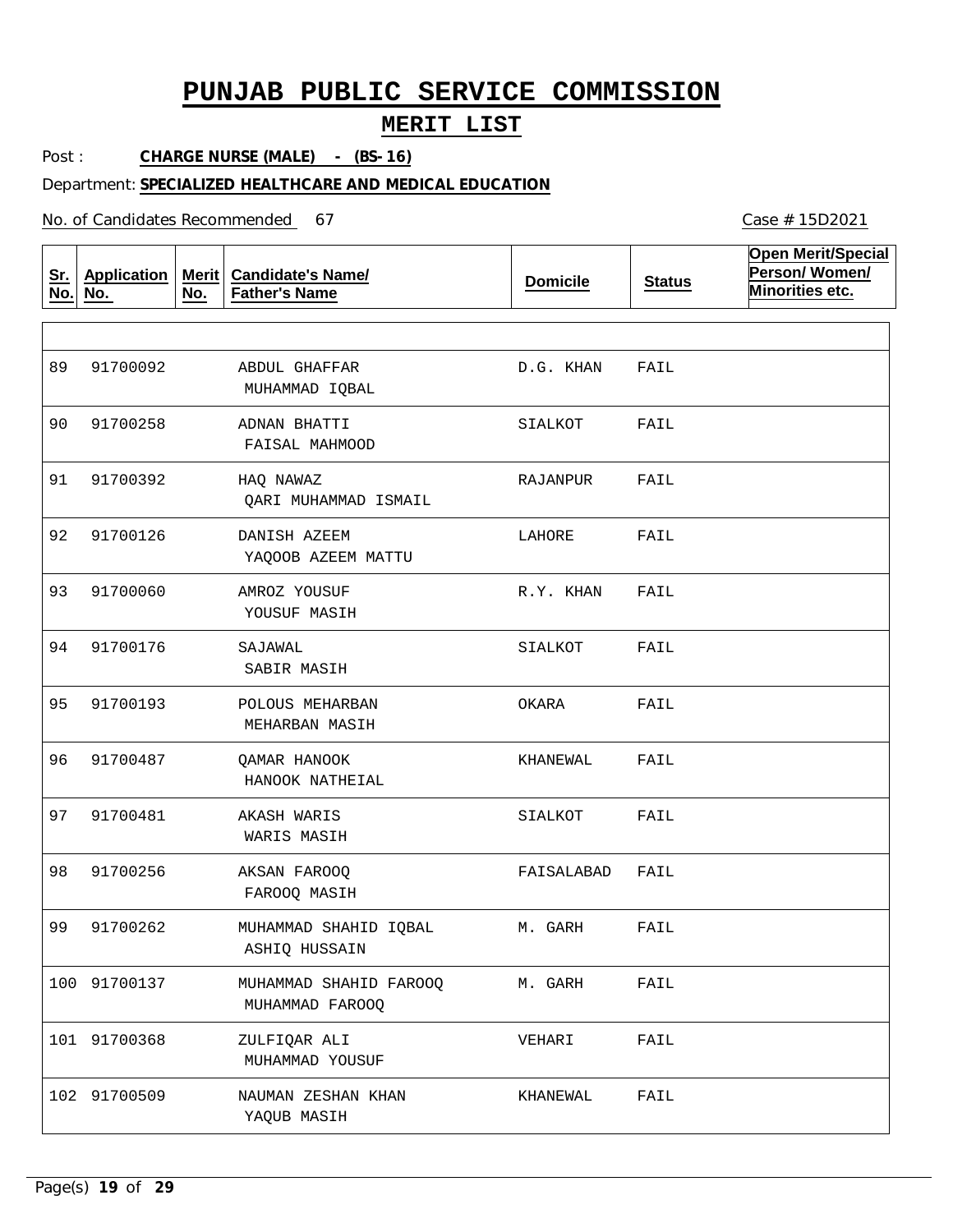## **MERIT LIST**

Post : **CHARGE NURSE (MALE) - (BS-16)**

#### Department: **SPECIALIZED HEALTHCARE AND MEDICAL EDUCATION**

No. of Candidates Recommended

**Sr. No. Application No. Merit No. Candidate's Name/ Father's Name Domicile Status Open Merit/Special Person/ Women/ Minorities etc.** MUHAMMAD ABDULLAH NADEEM USMAN ILYAS SAJID EMMANUL MUHAMMAD AZHAR MALIK MUHAMMAD SHOAIB DANISH PARVEEZ MUHAMMAD YASIR MAJEED ADEEL FARAZ MUHAMMAD YOUSAF NAWAZ HAFIZ MUHAMMAD SHAKIL HAFIZ AFZAL SUNEEL EMMANUEL SHAFIQ SIDDIQ ZIA UR REHMAN GHULAM SHABIR ARSHAD MUHAMMAD ILYAS EMMANUL MUHAMMAD AFZAL MALIK ABDUL RASHEED PARVEEZ MICHEAL ABDUL MAJEED TAREEN SARFARAZ ALLAH NAWAZ KHAN MUHAMMAD ASHRAF BARKAT ALI EMMANUEL MUHAMMAD SIDDIQ HAFIZ MUHAMMAD AMIN 103 91700437 104 91700194 105 91700273 106 91700484 107 91700445 108 91700370 109 91700027 110 91700117 111 91700099 112 91700269 113 91700029 114 91700531 115 91700451 116 91700271 JHANG LAHORE FAISALABAD CHAKWAL M. GARH KASUR M. GARH T.T. SINGH M. GARH KASUR LAHORE LAYYAH LAHORE RAWALPINDI FAIL FAIL FAIL FAIL FAIL FAIL FAIL FAIL FAIL FAIL FAIL FAIL FAIL FAIL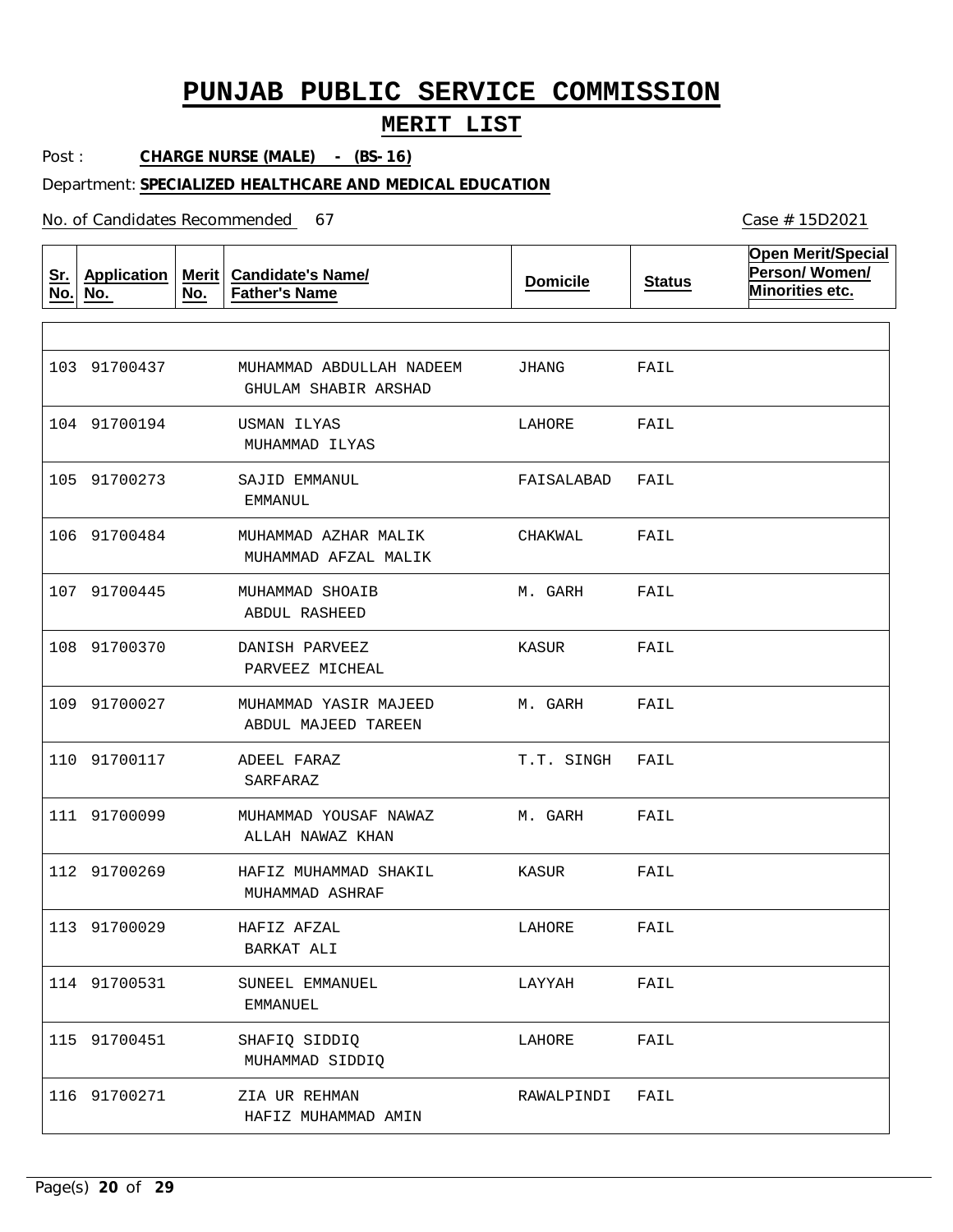## **MERIT LIST**

Post : **CHARGE NURSE (MALE) - (BS-16)**

### Department: **SPECIALIZED HEALTHCARE AND MEDICAL EDUCATION**

No. of Candidates Recommended

| <u>Sr.</u><br>No. | <b>Application</b><br>No. | Merit $ $<br>No. | <b>Candidate's Name/</b><br><b>Father's Name</b> | <b>Domicile</b>  | <b>Status</b> | <b>Open Merit/Special</b><br>Person/Women/<br>Minorities etc. |
|-------------------|---------------------------|------------------|--------------------------------------------------|------------------|---------------|---------------------------------------------------------------|
|                   |                           |                  |                                                  |                  |               |                                                               |
|                   | 117 91700440              |                  | ADNAN TANVEER<br><b>TANVEER</b>                  | SAHIWAL          | FAIL          |                                                               |
|                   | 118 91700090              |                  | MUHAMMAD DANISH<br>MUHAMMAD ASLAM                | RAJANPUR         | FAIL          |                                                               |
|                   | 119 91700403              |                  | SAJID HUSSAIN<br>MUHAMMAD IQBAL                  | RAJANPUR         | FAIL          |                                                               |
|                   | 120 91700221              |                  | <b>GULL RAIZ</b><br>MAQSOOD MASIH                | FAISALABAD       | FAIL          |                                                               |
|                   | 121 91700164              |                  | SAJJAN SHOUKAT<br>SHOUKAT MASIH                  | GUJRANWALA       | FAIL          |                                                               |
|                   | 122 91700084              |                  | BABAR AKRAM<br>AKRAM MASIH                       | LAHORE           | FAIL          |                                                               |
|                   | 123 91700147              |                  | YOUSUF<br>ROBERT EMMENUAL                        | LAHORE           | FAIL          |                                                               |
|                   | 124 91700234              |                  | HASSAN JABBAR<br>HAJI ZULFIQAR ALI               | R.Y. KHAN        | FAIL          |                                                               |
|                   | 125 91700086              |                  | SHAHBAZ<br>YOUSAF MASIH                          | KHANEWAL         | FAIL          |                                                               |
|                   | 126 91700013              |                  | MOHSIN YOUNAS<br>YOUNAS MASIH                    | LAHORE           | FAIL          |                                                               |
|                   | 127 91700305              |                  | DANISH SOHAIL<br>MUSHTAQ SOHAIL                  | KHANEWAL         | FAIL          |                                                               |
|                   | 128 91700116              |                  | <b>JARRELL DILSHER</b><br><b>DILSHER</b>         | NANKANA<br>SAHIB | FAIL          |                                                               |
|                   | 129 91700056              |                  | SOHAIB KHALID<br>KHALID HUSSAIN                  | R.Y. KHAN        | FAIL          |                                                               |
|                   | 130 91700246              |                  | ASGHAR<br>WILLIAM                                | T.T. SINGH       | FAIL          |                                                               |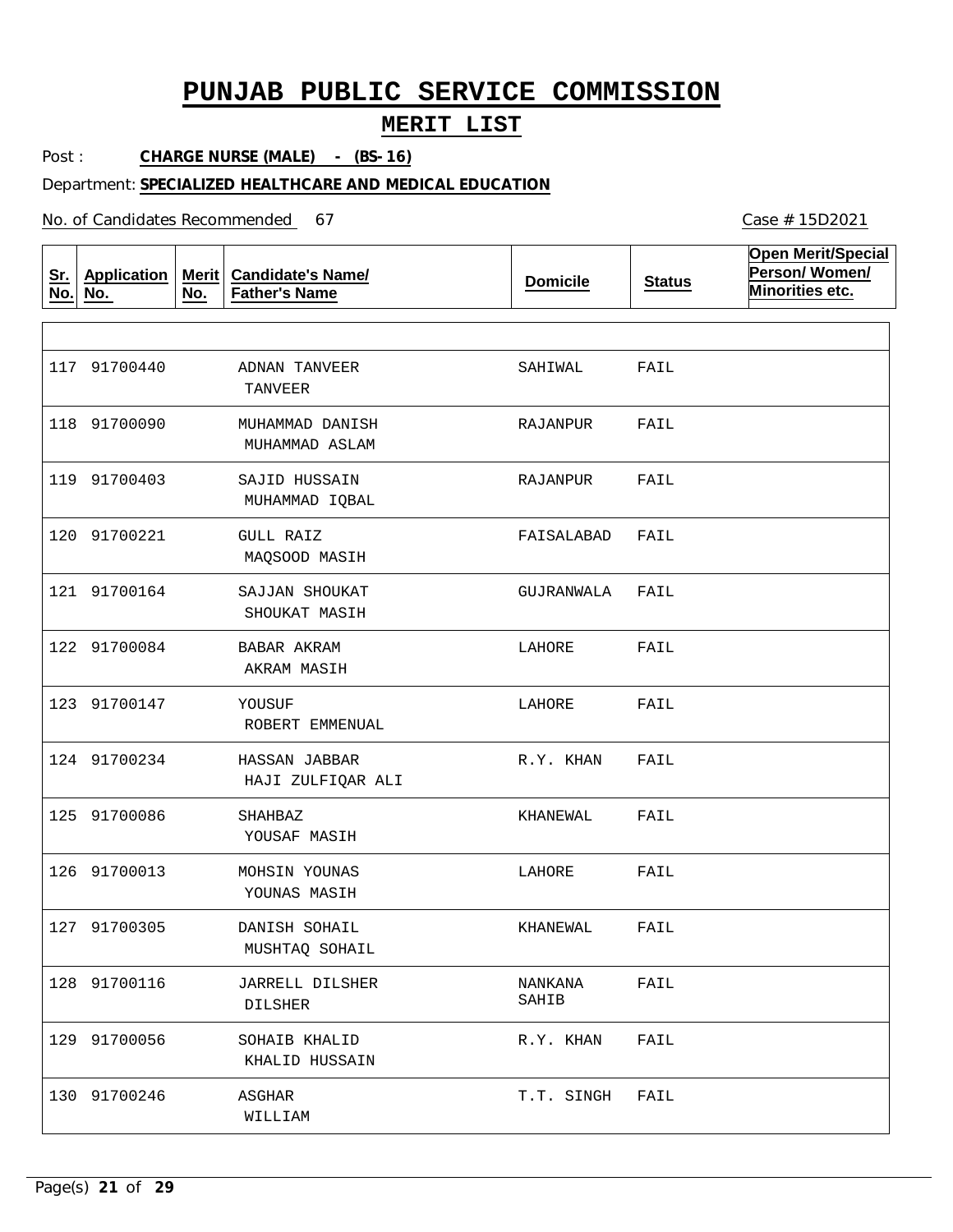## **MERIT LIST**

Post : **CHARGE NURSE (MALE) - (BS-16)**

Department: **SPECIALIZED HEALTHCARE AND MEDICAL EDUCATION**

No. of Candidates Recommended

**Sr. No. No. Application Merit No. Candidate's Name/ Father's Name Domicile Status Open Merit/Special Person/ Women/ Minorities etc.** AQIB MUSHTAQ BHATTI ADEEL MOEEN AKHTER ZAHOOR AHMAD HAROON PERVAIZ YASIR SALEEM ARSALAN JAMIL MADNI MUHAMMAD IMRAN SAMRAN MOHEEB GHULAM ISHAQ MUHAMMAD HAMMAD ARSHAD QAISAR MASIH ZEESHAN MUHAMMAD SIDDIQ MUSHTAQ MASIH BHATTI PARVEZ ALAM GHULAM YASEEN MUHAMMAD IBRAHIM PERWAIZ ADIL MUHAMMAD SALEEM JAMIL AHMED FAYAZ MUHAMMAD AJAZ DANIEL RAJ MUREED KHAN MUHAMMAD ARSHAD AKRAM MASIH SHAFQAT RAB NAWAZ KHAN 131 91700154 132 91700250 133 91700095 134 91700075 135 91700439 136 91700113 137 91700022 138 91700153 139 91700016 140 91700139 141 91700071 142 91700115 143 91700121 144 91700025 LAHORE KASUR D.G. KHAN M. GARH SHEIKHUPURA FAIL LAHORE D.G. KHAN PAKPATTAN SAHIWAL M. GARH RAJANPUR GUJRANWALA NANKANA SAHIB M. GARH FAIL FAIL FAIL FAIL FAIL FAIL FAIL FAIL FAIL FAIL FAIL FAIL FAIL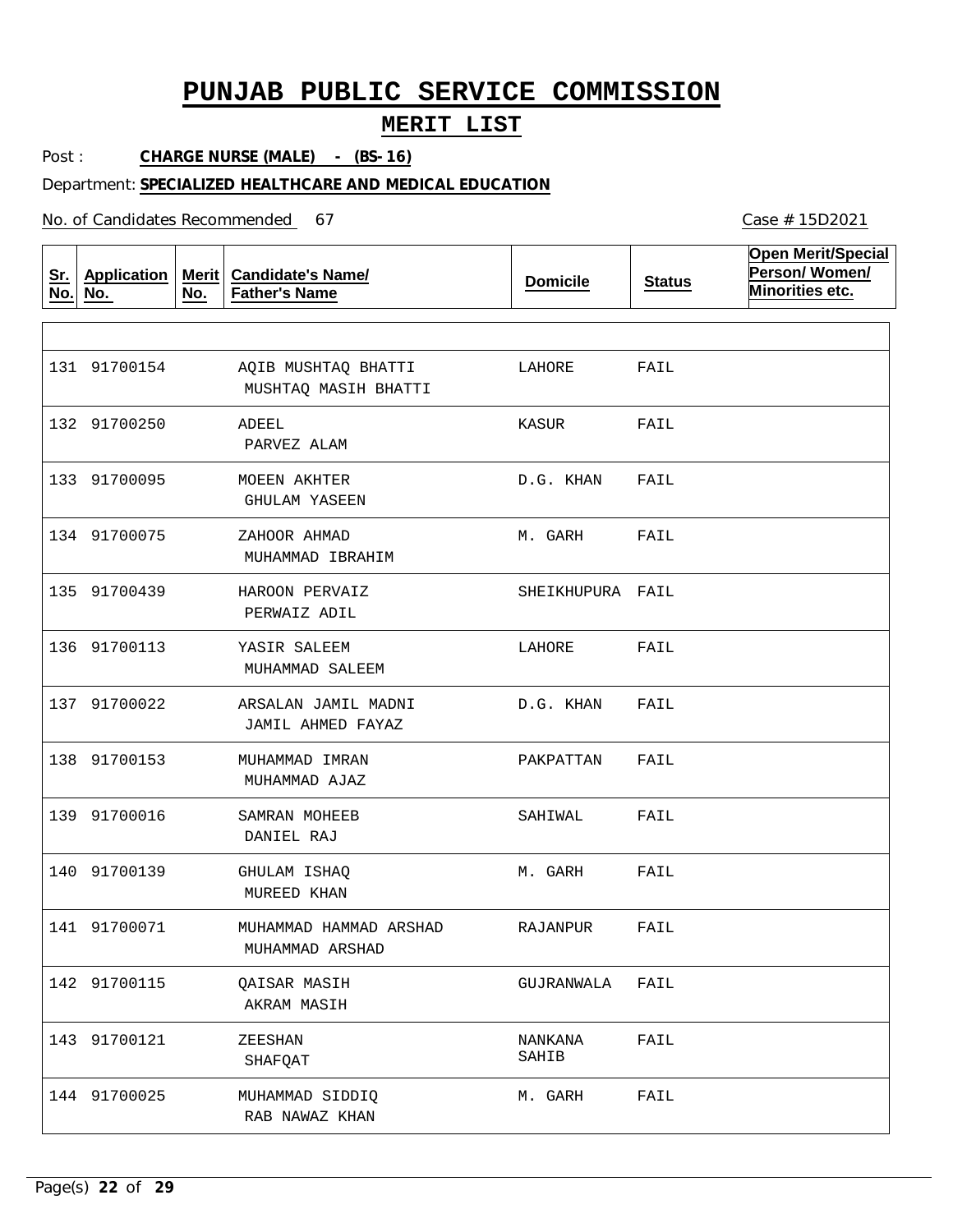## **MERIT LIST**

Post : **CHARGE NURSE (MALE) - (BS-16)**

### Department: **SPECIALIZED HEALTHCARE AND MEDICAL EDUCATION**

No. of Candidates Recommended

**Sr. No. No. Application Merit Candidate's Name/ No. Father's Name Domicile Status Open Merit/Special Person/ Women/ Minorities etc.** NABEEL GILL ZEESHAN ZAHID MUHAMMAD ARSLAN ADNAN FAROOQ MUHAMMAD AQIB RAFEEQ MUHAMMAD NOMAN AJMAL HAROON KASHIF AZHAR ZEESHAN MUHAMMAD JAMAL NOOR ARSLAN FIAZ AHMAD SAQIB JAVED MUTTO FARHAN DAVIS KHAWAR SAEED NAEEM YAQOOB ZAHID MASIH MUHAMMAD ARSHAD BOOTA MASEEH MALIK RAFEEQ AHMAD MUHAMMAD AJMAL RAJ BAHADAR SHAUKAT NAWAZ NOOR MUHAMMAD JAMSHAID LEO MASEY IMAM BAKHSH ISHAQ JAVED MUTTO DAVIS YOUNAS SARFARZ 145 91700227 146 91700146 147 91700281 148 91700435 149 91700359 150 91700266 151 91700082 152 91700162 153 91700340 154 91700280 155 91700096 156 91700125 157 91700450 158 91700358 R.Y. KHAN LAHORE VEHARI SAHIWAL D.G. KHAN M. GARH T.T. SINGH FAIL OKARA M. GARH M. GARH D.G. KHAN GUJRANWALA GUJRANWALA SAHIWAL FAIL FAIL FAIL FAIL FAIL FAIL FAIL FAIL FAIL FAIL FAIL FAIL FAIL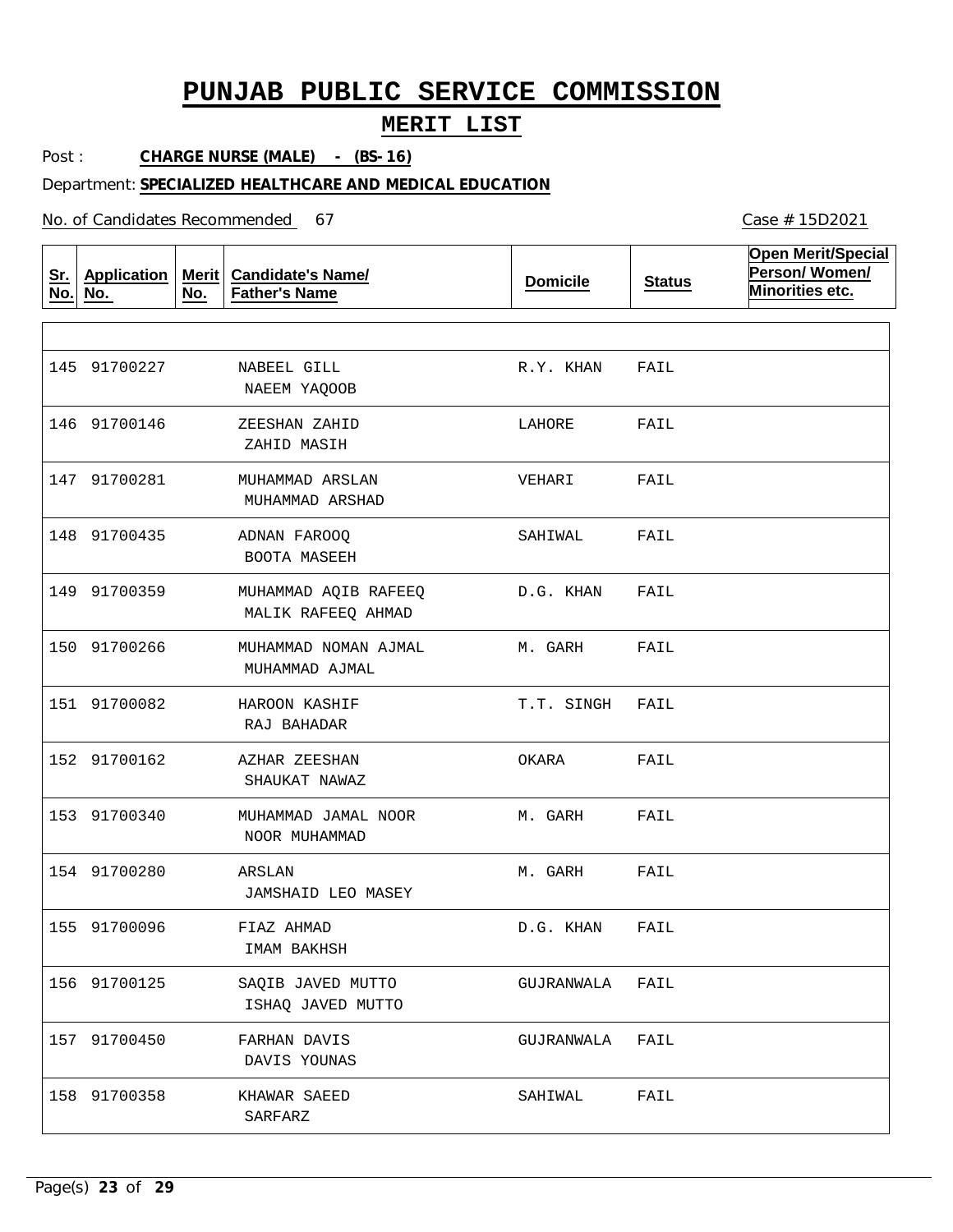## **MERIT LIST**

Post : **CHARGE NURSE (MALE) - (BS-16)**

### Department: **SPECIALIZED HEALTHCARE AND MEDICAL EDUCATION**

No. of Candidates Recommended

| <u>Sr.</u><br>No. | <b>Application</b><br>No. | <b>Merit</b><br>No. | <b>Candidate's Name/</b><br><b>Father's Name</b> | <b>Domicile</b>  | <b>Status</b> | <b>Open Merit/Special</b><br>Person/Women/<br>Minorities etc. |
|-------------------|---------------------------|---------------------|--------------------------------------------------|------------------|---------------|---------------------------------------------------------------|
|                   |                           |                     |                                                  |                  |               |                                                               |
|                   | 159 91700324              |                     | NAVEED ALMAS<br>ALMAS MASIH                      | KHANEWAL         | FAIL          |                                                               |
|                   | 160 91700109              |                     | HAFIZ ASIM RASOOL<br>MUHAMMAD RASHEED SHAKIR     | NAROWAL          | FAIL          |                                                               |
|                   | 161 91700083              |                     | OBAID ZAHEER<br>ZAHEER KHAN GILL                 | NAROWAL          | FAIL          |                                                               |
|                   | 162 91700501              |                     | SUNIL SLAMAT<br>SLAMAT MASIH                     | LAHORE           | FAIL          |                                                               |
|                   | 163 91700249              |                     | SHAKEEL ABDUL<br>JOHNSON ABDUL                   | KHANEWAL         | FAIL          |                                                               |
|                   | 164 91700003              |                     | KAMRAN JOHN<br>JOHN IQBAL                        | LAHORE           | FAIL          |                                                               |
|                   | 165 91700101              |                     | SALMAN AMANAT<br>AMANAT GILL                     | SHEIKHUPURA FAIL |               |                                                               |
|                   | 166 91700031              |                     | MOHSIN EFRAHIM<br>NOOR ALAM                      | MULTAN           | FAIL          |                                                               |
|                   | 167 91700070              |                     | MUHAMMAD WAJAHID<br>MUHAMMAD ASLAM               | GUJRAT           | FAIL          |                                                               |
|                   | 168 91700006              |                     | ZEESHAN YOUSAF<br>YOUSAF MASIH                   | LAHORE           | FAIL          |                                                               |
|                   | 169 91700038              |                     | VIKRAM MANZOOR<br>MANZOOR MASIH                  | LAHORE           | FAIL          |                                                               |
|                   | 170 91700034              |                     | DANISH NAWAZ<br>MANSHA MEHRAJ DIN                | LAHORE           | FAIL          |                                                               |
|                   | 171 91700026              |                     | YUSHAB NAYYER<br>NAYYER SEEMAB                   | LAHORE           | FAIL          |                                                               |
|                   | 172 91700119              |                     | AHSAN KHOKHAR<br>RAFIQ MASIH KHOKHAR             | GUJRANWALA       | FAIL          |                                                               |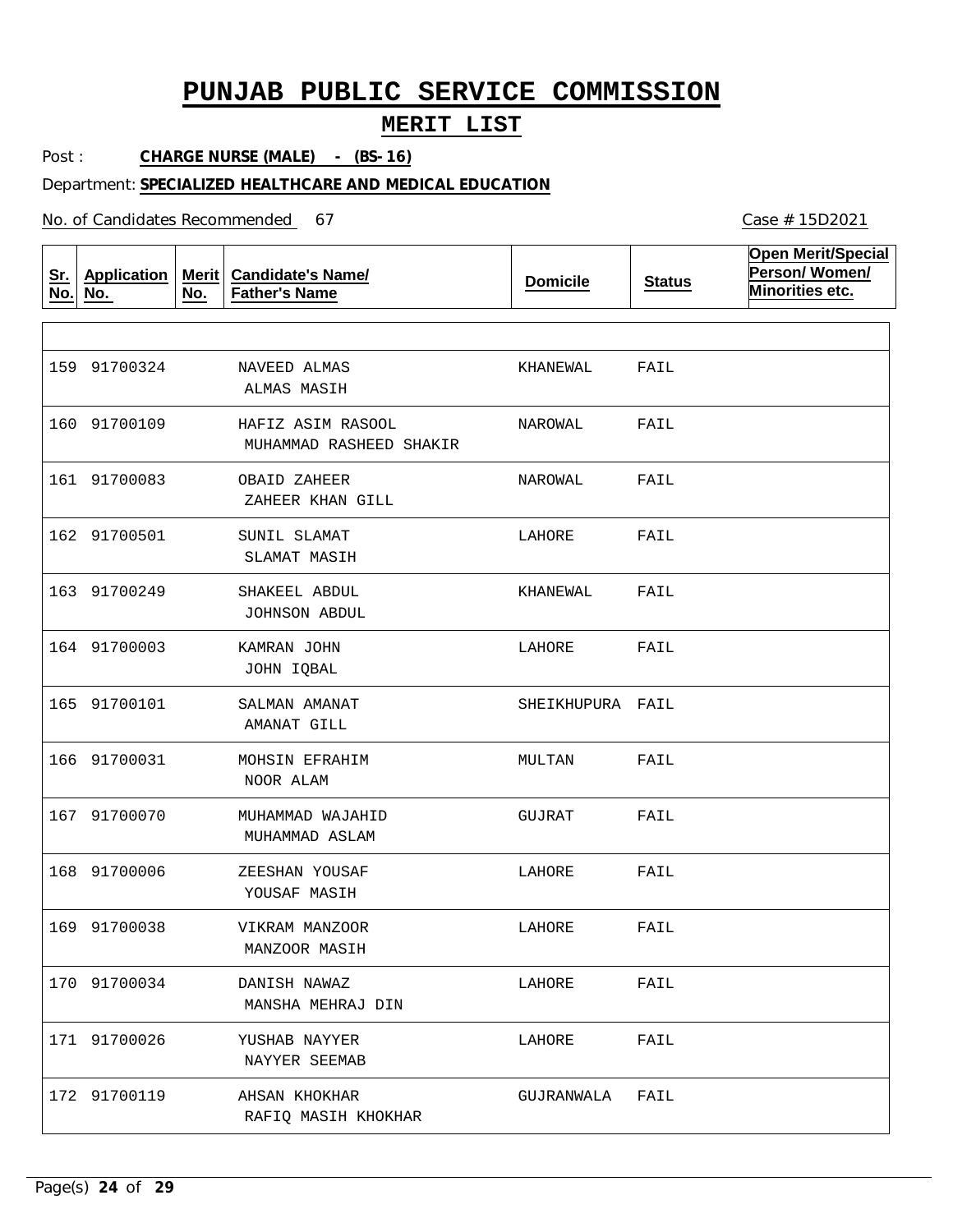## **MERIT LIST**

Post : **CHARGE NURSE (MALE) - (BS-16)**

### Department: **SPECIALIZED HEALTHCARE AND MEDICAL EDUCATION**

No. of Candidates Recommended

**Sr. No. No. Application Merit No. Candidate's Name/ Father's Name Domicile Status Open Merit/Special Person/ Women/ Minorities etc.** FAWAD ERIC MUHAMMAD RIZWAN TALIB PRINCE DAVID WAQAR ADIL AMJAD SAMMER PERVEZ IQBAL SUMBEEL TARIQ PETER MUKHTAR ZEESHAN MUNAWAR SHAMROZ YOUSAF ATIF IRSHAD SAMUEL BASHIR EAGAR NAEEM CHAND ERIC TALIB HUSSAIN DAVID MASIH AMJAD MAHMOOD EJAZ MASIH MUHAMMAD AKRAM TARIQ YOUSAF MUKHTAR MASEEH MUNAWAR BASHEER YOUSAF MASEEH IRSHAD BASHIR IRFAN GILL EMMANUEL YOUNAS 173 91700019 174 91700057 175 91700105 176 91700043 177 91700030 178 91700493 179 91700100 180 91700024 181 91700166 182 91700044 183 91700286 184 91700037 185 91700073 186 91700504 KHUSHAB SAHIWAL GUJRANWALA LAHORE LAHORE MIANWALI LAHORE MULTAN SAHIWAL R.Y. KHAN KHANEWAL SHEIKHUPURA FAIL SAHIWAL KHANEWAL FAIL FAIL FAIL FAIL FAIL FAIL FAIL FAIL FAIL FAIL FAIL FAIL FAIL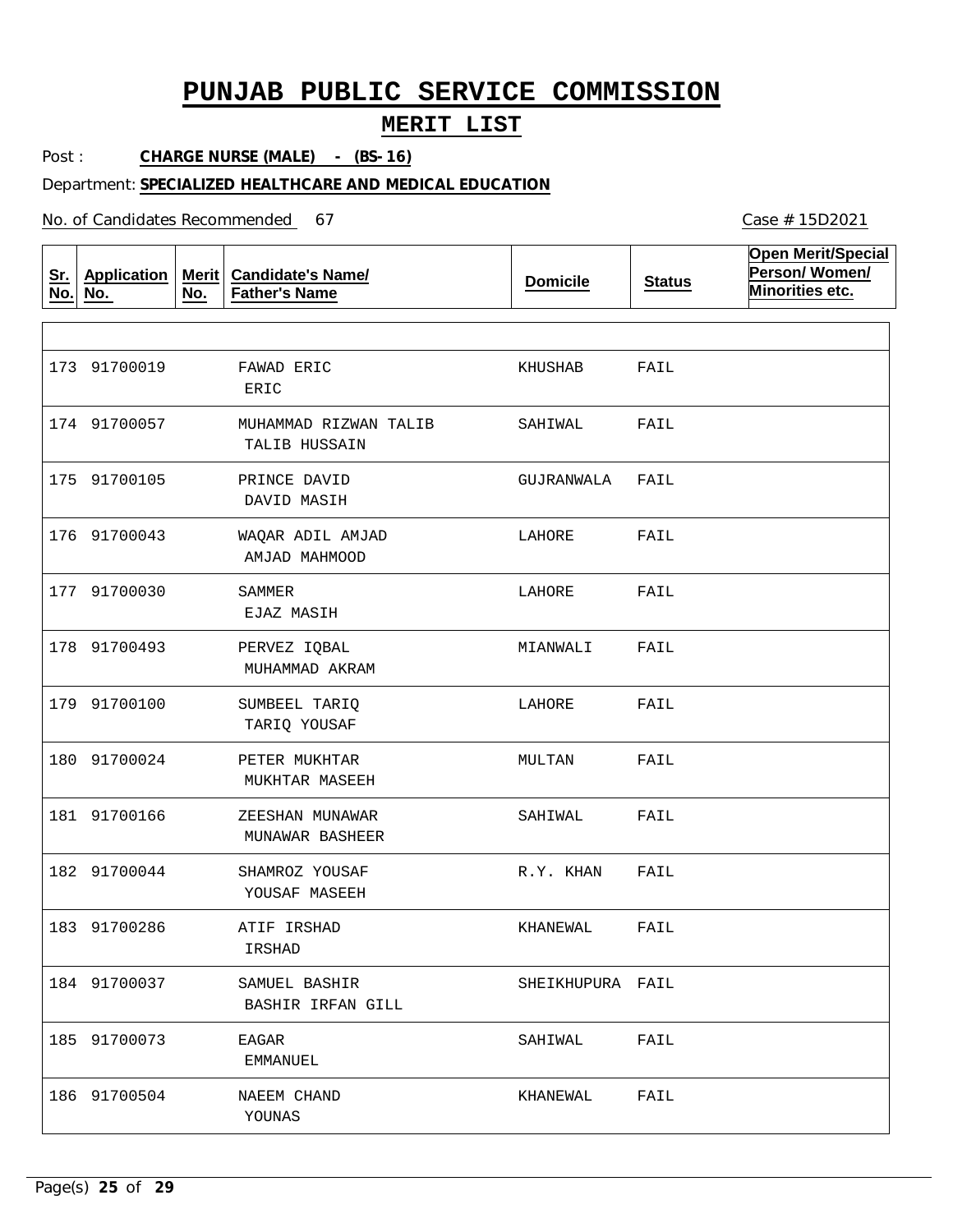## **MERIT LIST**

Post : **CHARGE NURSE (MALE) - (BS-16)**

### Department: **SPECIALIZED HEALTHCARE AND MEDICAL EDUCATION**

No. of Candidates Recommended

| <u>Sr.</u><br>No. | <b>Application</b><br>No. | Merit $ $<br>No. | <b>Candidate's Name/</b><br><b>Father's Name</b> | <b>Domicile</b> | <b>Status</b> | <b>Open Merit/Special</b><br>Person/Women/<br>Minorities etc. |
|-------------------|---------------------------|------------------|--------------------------------------------------|-----------------|---------------|---------------------------------------------------------------|
|                   |                           |                  |                                                  |                 |               |                                                               |
|                   | 187 91700053              |                  | ABI SHAN KHOKHAR<br>SIDDIQUE MASIH               | SAHIWAL         | FAIL          |                                                               |
|                   | 188 91700455              |                  | ZEESHAN<br>YAQOOB                                | KHANEWAL        | FAIL          |                                                               |
|                   | 189 91700055              |                  | SALMAN KHAN<br>ALTAF MASIH                       | KASUR           | FAIL          |                                                               |
|                   | 190 91700291              |                  | ANEEQ JAVED<br><b>JAVED MASEEH</b>               | T.T. SINGH      | FAIL          |                                                               |
|                   | 191 91700033              |                  | HAROON JAVED<br>MALIK JAVED                      | LAHORE          | FAIL          |                                                               |
|                   | 192 91700212              |                  | KHURRAM<br>PATRAS                                | KHUSHAB         | FAIL          |                                                               |
|                   | 193 91700520              |                  | NOMAN SATTAR<br>ABDUL SATTAR                     | RAWALPINDI      | FAIL          |                                                               |
|                   | 194 91700018              |                  | NOBEAL SAMUEL<br>SAMUEL MASIH                    | OKARA           | FAIL          |                                                               |
|                   | 195 91700279              |                  | ATIF ZULFIQAR<br>ZULFIQAR MASIH                  | LAHORE          | FAIL          |                                                               |
|                   | 196 91700498              |                  | NAVEED ANJUM<br>MUHAMMAD AFZAL                   | MIANWALI        | FAIL          |                                                               |
|                   | 197 91700089              |                  | ALI HASNAIN BHUTTA<br>RIAZ ALI                   | PAKPATTAN       | FAIL          |                                                               |
|                   | 198 91700112              |                  | WAQAS JAVED<br><b>JAVED GILL</b>                 | KASUR           | FAIL          |                                                               |
|                   | 199 91700067              |                  | SHERJEEL NASEEM<br>NASEEM AKHTAR                 | LAHORE          | FAIL          |                                                               |
|                   | 200 91700032              |                  | SHAROON RIAZ<br>RIAZ J DIN                       | SIALKOT         | FAIL          |                                                               |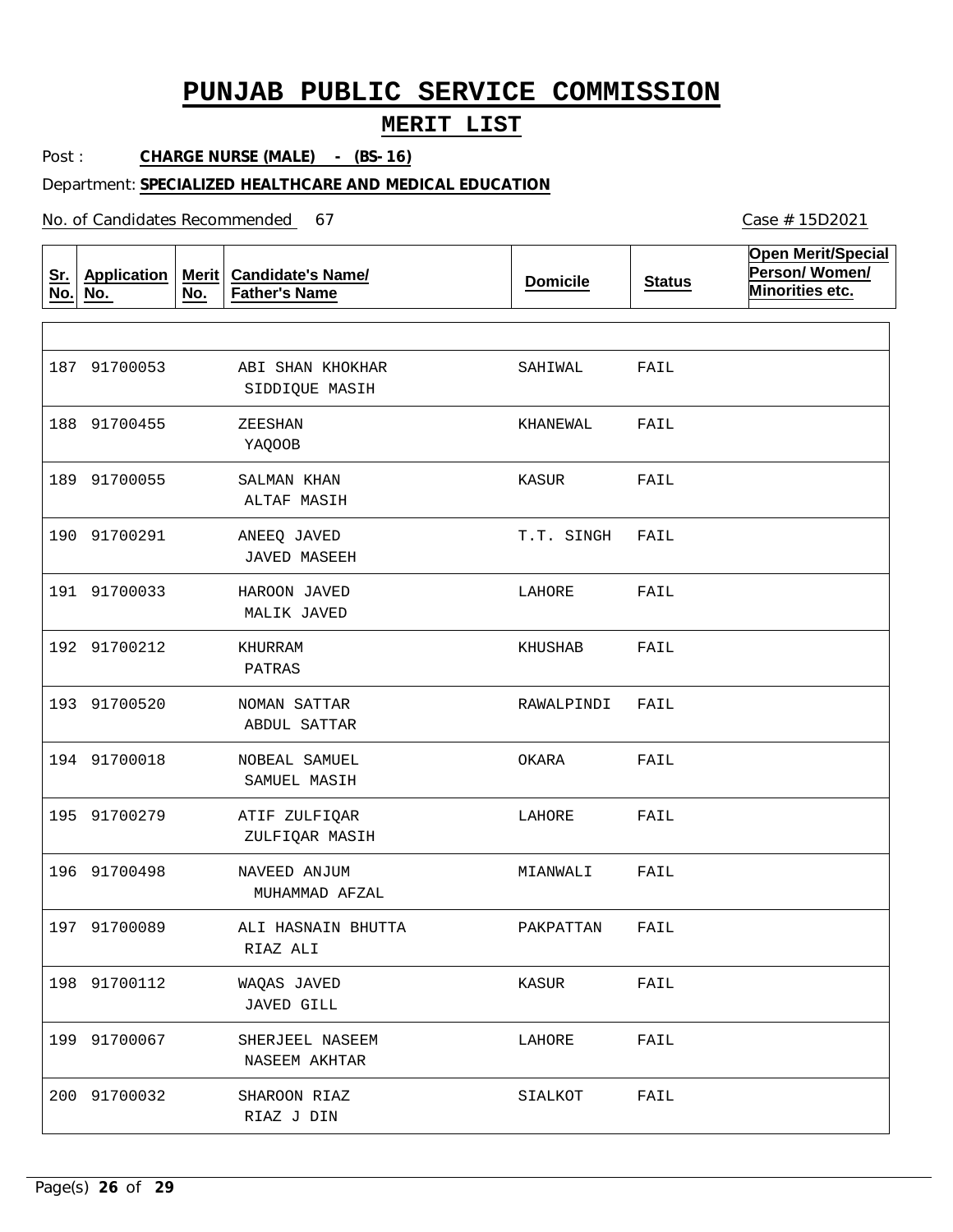## **MERIT LIST**

Post : **CHARGE NURSE (MALE) - (BS-16)**

### Department: **SPECIALIZED HEALTHCARE AND MEDICAL EDUCATION**

No. of Candidates Recommended

| <u>Sr.</u><br>No. | <b>Application</b><br>No. | Merit $ $<br>No. | <b>Candidate's Name/</b><br><b>Father's Name</b> | <b>Domicile</b> | <b>Status</b> | <b>Open Merit/Special</b><br>Person/Women/<br>Minorities etc. |
|-------------------|---------------------------|------------------|--------------------------------------------------|-----------------|---------------|---------------------------------------------------------------|
|                   |                           |                  |                                                  |                 |               |                                                               |
|                   | 201 91700108              |                  | YASHWA MASIH<br>EMANUEL MASIH                    | LAHORE          | FAIL          |                                                               |
|                   | 202 91700171              |                  | MUBBSHAR HUSSAIN<br>MANZOOR HUSSAIN              | RAWALPINDI      | FAIL          |                                                               |
|                   | 203 91700267              |                  | ASIF IQBAL<br>MUHAMMAD IQBAL                     | FAISALABAD      | FAIL          |                                                               |
|                   | 204 91700199              |                  | ROHAIL SHAUKAT<br>SHAUKAT JALAL                  | GUJRANWALA      | FAIL          |                                                               |
|                   | 205 91700104              |                  | ZERIK DAUD SALEEM<br>SALEEM REHMAT               | LAHORE          | FAIL          |                                                               |
|                   | 206 91700378              |                  | NAEEM SHAHZAD<br>HAROON MASEEH                   | R.Y. KHAN       | FAIL          |                                                               |
|                   | 207 91700061              |                  | ROHAIL JAVEED<br><b>JAVEED BARKI</b>             | NAROWAL         | FAIL          |                                                               |
|                   | 208 91700427              |                  | ABNER AFTAB<br>LIAQUAT AFTAB                     | RAWALPINDI      | FAIL          |                                                               |
|                   | 209 91700211              |                  | MUHAMMAD SAJID KALEEM<br>KALEEM ULLAH            | M. GARH         | FAIL          |                                                               |
|                   | 210 91700012              |                  | SHAROON HAKIM<br>MORRIS MASIH                    | LAHORE          | FAIL          |                                                               |
|                   | 211 91700074              |                  | ASHBAN YAQOOB<br>YAQOOB WILLIAM                  | LAHORE          | FAIL          |                                                               |
|                   | 212 91700335              |                  | NABEEL NAEEM<br>NAEEM KHAN                       | RAWALPINDI      | FAIL          |                                                               |
|                   | 213 91700239              |                  | ATTIQ RAFFIQ<br>RAFFIQ MASIH                     | RAWALPINDI      | FAIL          |                                                               |
|                   | 214 91700072              |                  | RAYMOND IMTIAZ<br>IMTIAZ PATRUS                  | LAHORE          | FAIL          |                                                               |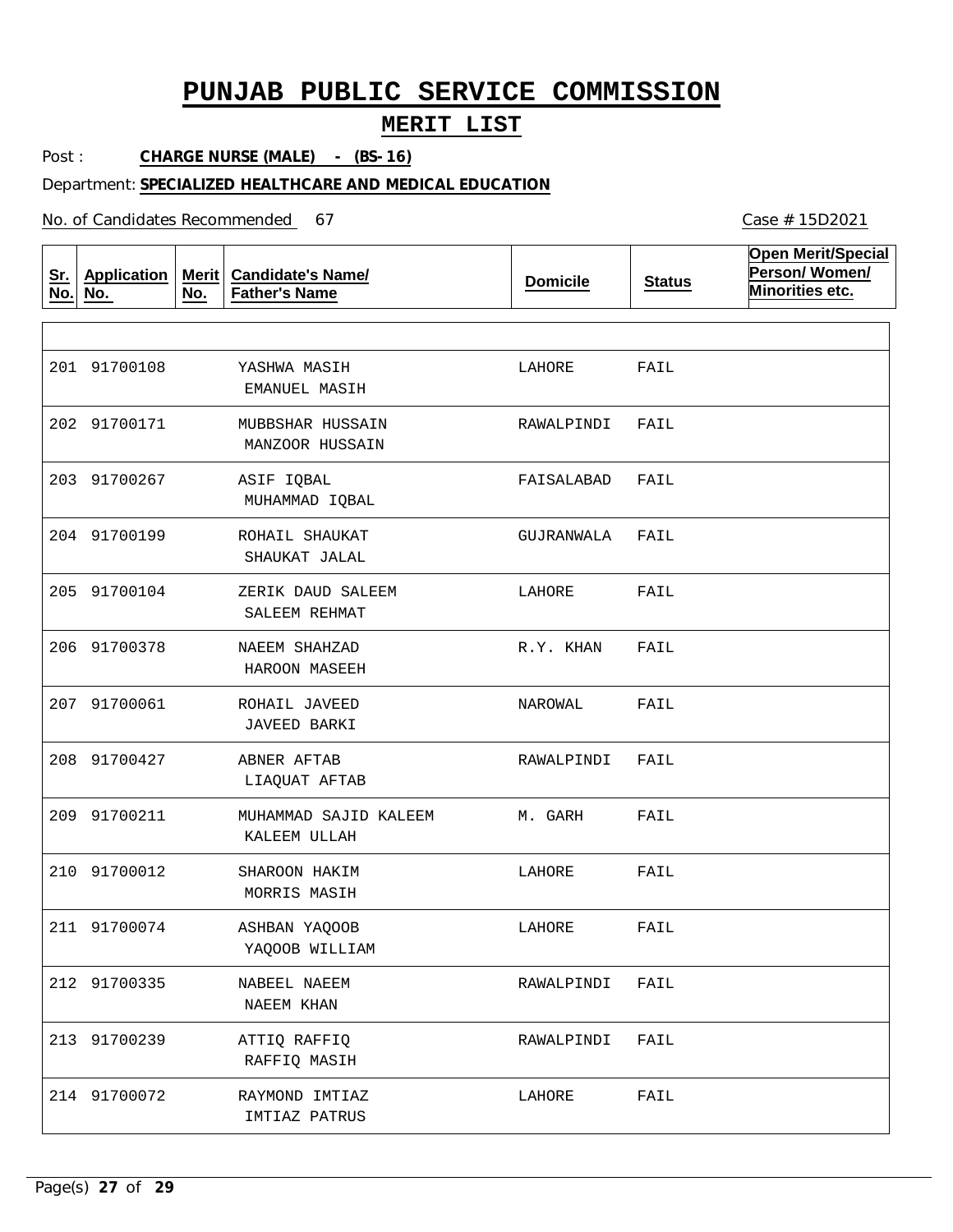Post : **CHARGE NURSE (MALE) - (BS-16)**

### Department: **SPECIALIZED HEALTHCARE AND MEDICAL EDUCATION**

No. of Candidates Recommended

**Sr. No. Application No. Merit No. Candidate's Name/ Father's Name Domicile Status Open Merit/Special Person/ Women/ Minorities etc.** SUNIL MUHAMMAD AHMAD SADDAM SOHAIL PERVAIZ LOQMAN SHABIR WAQAS SHAFQAT RASHID RIAZ MUHAMMAD ASIM OBAID SUNNY ANEEL JAVED MUHAMMAD IRFAN KHATTAK WASEEM RASHID SAQLAIN ANWAR BILAL AHMED YAQOOB AMOUS SOUL NAZIR AHMAD PERVAIZ SARDAR SHABIR MASIH SHAFQAT MASHI RIAZ MASIH MUHAMMAD ASIF NOOR ALAM WILSON JAVED MOHABBAT KHAN RASHID MASIH MUHAMMAD ANWAR MUHAMMAD YAQOOB MALIK SHAMSHER 215 91700312 216 91700242 217 91700048 218 91700202 219 91700353 220 91700077 221 91700159 222 91700418 223 91700062 224 91700464 225 91700144 226 91700329 227 91700215 228 91700008 SAHIWAL MULTAN SIALKOT SIALKOT RAWALPINDI LAYYAH NAROWAL T.T. SINGH KHUSHAB RAWALPINDI KHUSHAB JHANG JEHLUM SAHIWAL FAIL FAIL FAIL FAIL FAIL FAIL FAIL FAIL FAIL FAIL FAIL FAIL FAIL FAIL

Case # 15D2021

## **MERIT LIST**